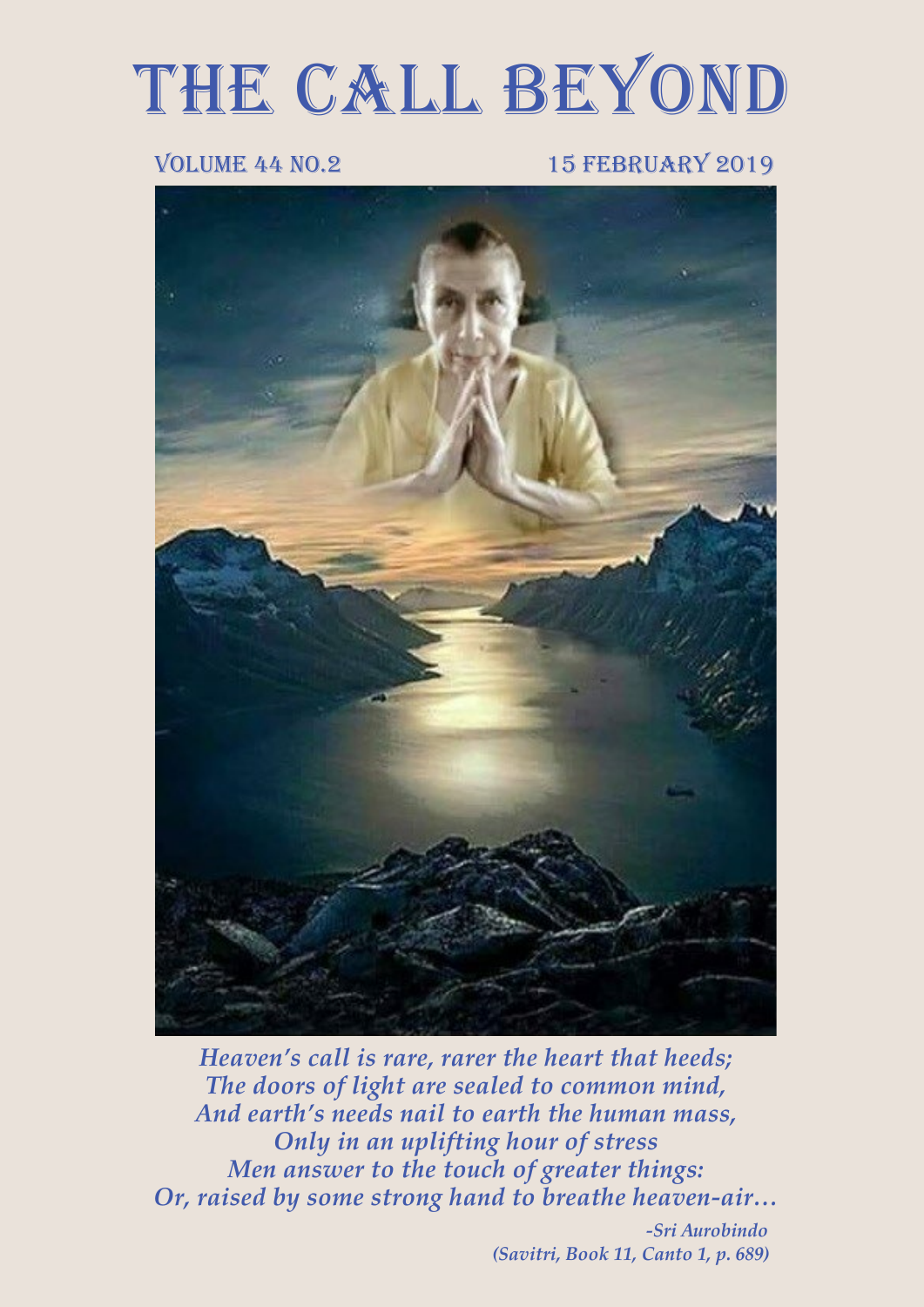

#### An Online publication of SRI AUROBINDO ASRHAM - DELHI BRANCH [www.sriaurobindoashram.net](http://www.sriaurobindoashram.net)

## **Highlights**

- The Incorrigible Ego...Page 16
- Is Love Incompatible with Peace and Harmony?...Page 17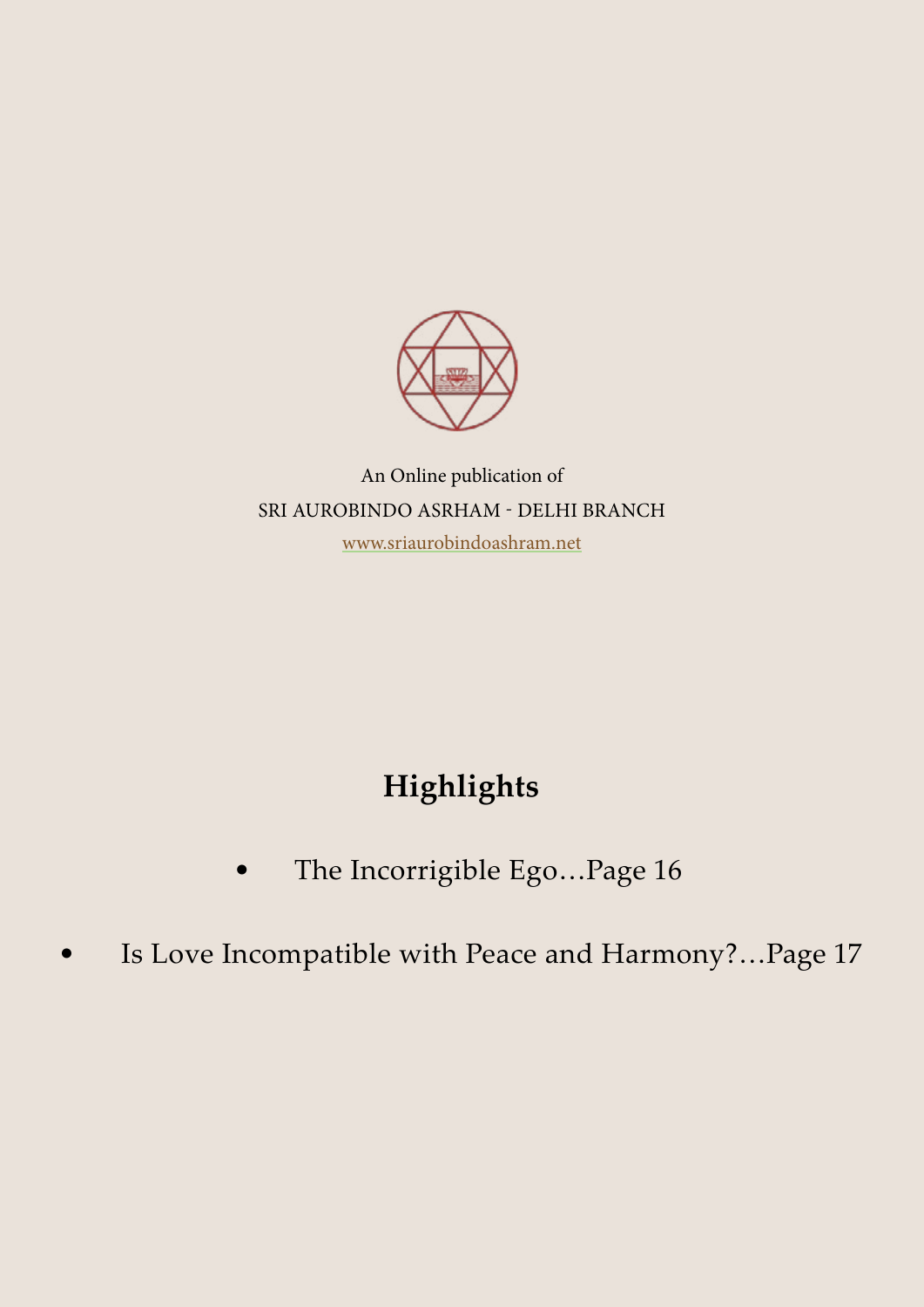## Contents

| guest editorial                                   |
|---------------------------------------------------|
| Spirituality is a Liberating Experience           |
| article                                           |
| Education Begins Before Birth                     |
| Dialogue with The Mother.                         |
| words of the Mother                               |
| The Feeling Of Uneasiness.                        |
| hundred years ago                                 |
| The Synthesis of Yoga                             |
| twenty five years ago                             |
| A Beacon of Hope                                  |
| tip of the month                                  |
| The Incorrigible Ego                              |
| may i help you                                    |
| • Jo Love Incompatible with Peace and Harmony? 17 |
| appreciations                                     |
|                                                   |
| notice board                                      |
| 25                                                |
|                                                   |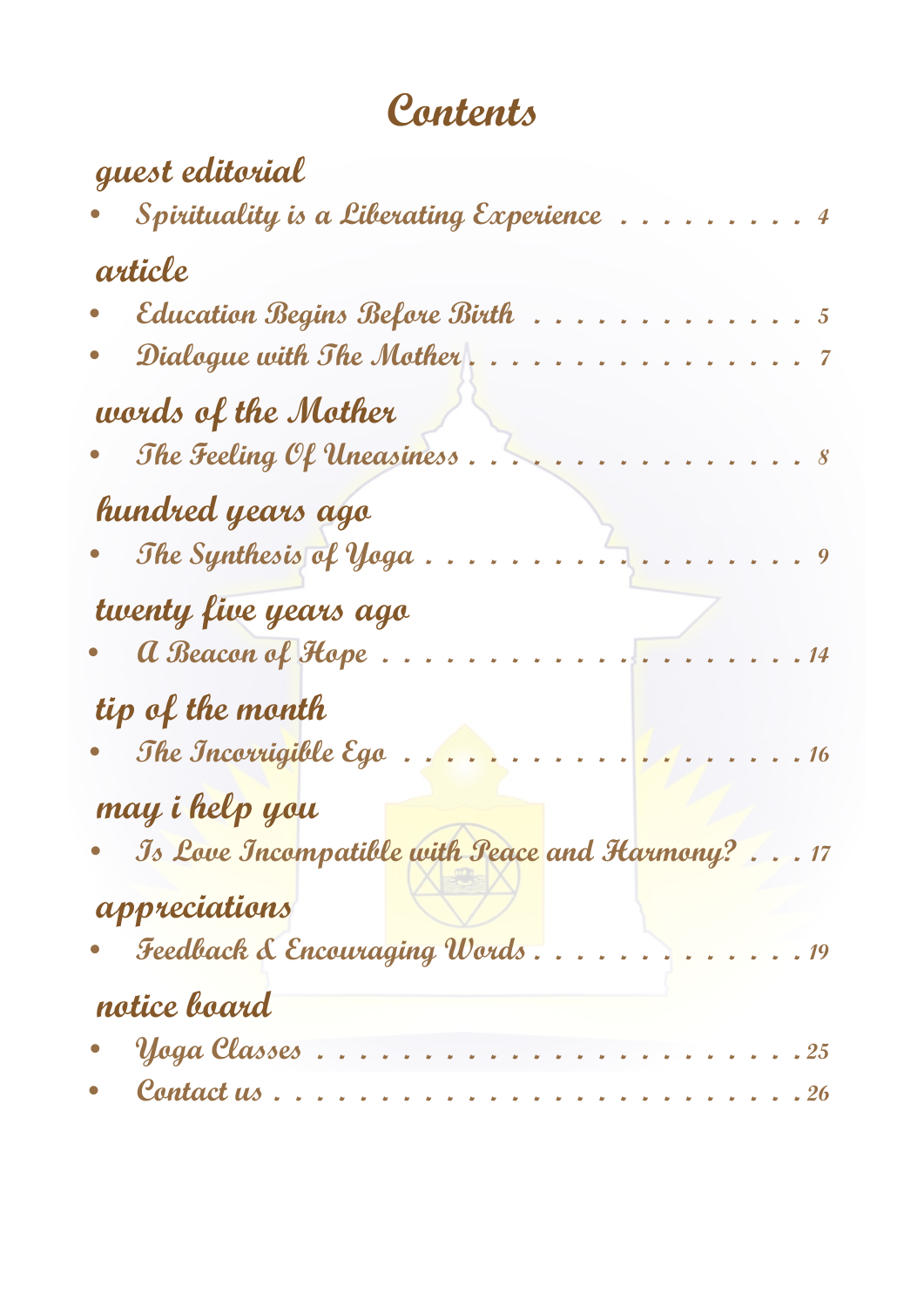

### <span id="page-3-0"></span>**Spirituality is a Liberating Experience**

#### Manan Bindal

One often finds himself shackled by the circumstances of life. A lot of the responsibility of being in that situation is a direct or indirect consequence of our own mindset or actions. We have an erroneous conception of the world, of how things should or should not be. Sometimes, we might not be at fault, but we are still responsible for the adversity in life.

We have an endless stream of desires. Our focus is always on wanting and getting rather than being fulfilled by giving. We have an ignorant, superficial, fragile sense of I, ruled by the ego. We lack an understanding of what would make life purposeful. We manage to suppress our inner voice, whenever it tries to guide us, because of bloated egos and selfish desires. We keep doing more of the same and still wish for a miracle.

It does not work. That is when, if we are fortunate, we can find an answer in spirituality. It can liberate us from the shackles, largely of our own making. Spirituality is an inner journey that has been lit up for us by Sri Aurobindo and the Mother who are reaching out to us and inspiring us to walk the path they have walked before and graciously illumined for us.

*Manan Bindal has just completed a course on Teaching Yoga conducted by Sri Aurobindo Ashram – Delhi Branch. This article is an answer that he wrote in response to a question asked in a test conducted during the course.*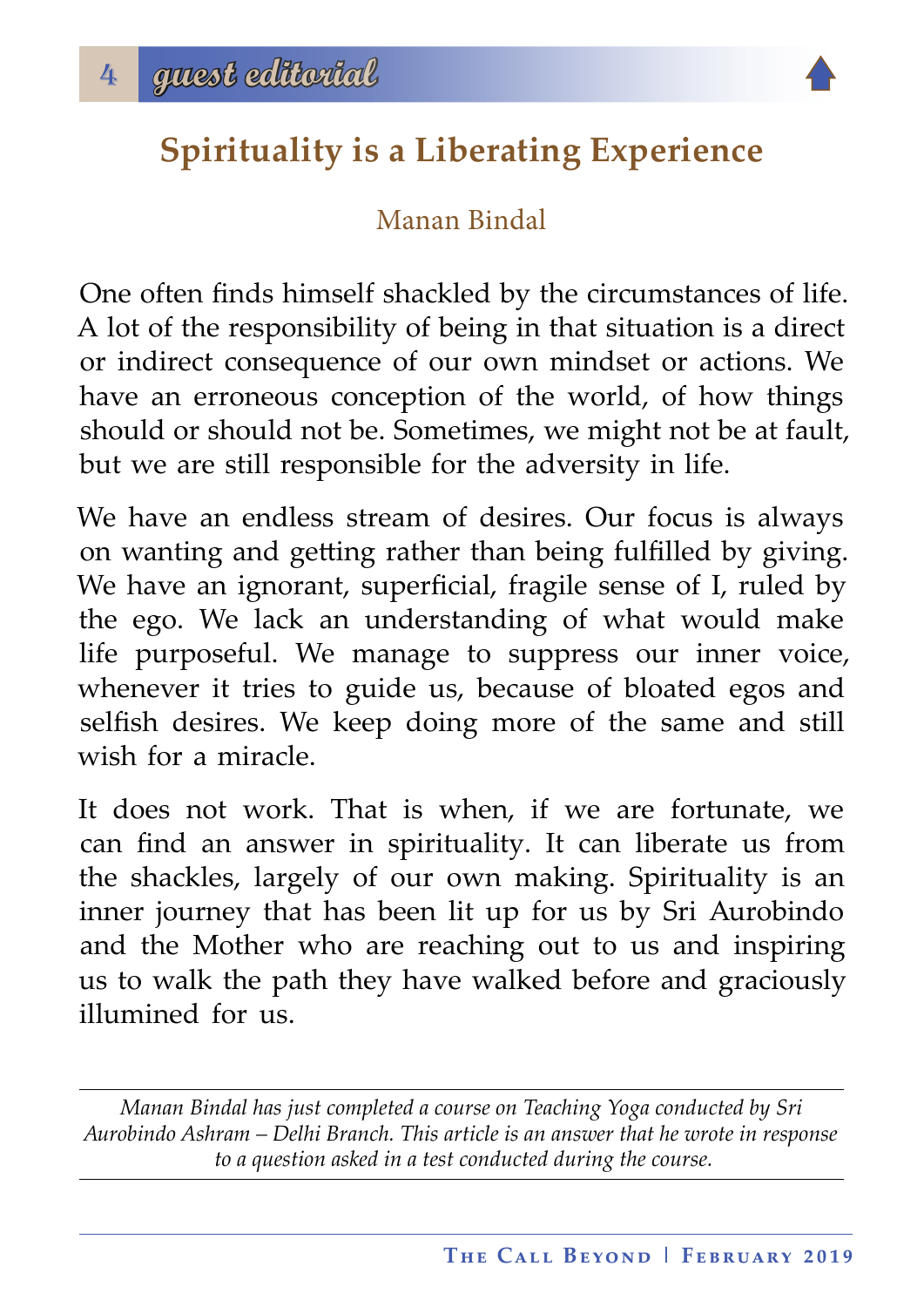

## <span id="page-4-0"></span>**Education Begins Before Birth**

#### Giti Tyagi

*Attempt of a Divinity within, A consciousness in the inconscient Night, To realise its own supernal Light, Confronts the ruthless forces of the Unseen.*

*Sri Aurobindo (in 'Man, The Thinking Animal', a Sonnet)*

Education is a never-ending process of inner growth and development. It is believed to begin at birth and continue throughout life. But The Mother states that education begins even before birth. *"True maternity"*, according to The Mother, *"begins with the conscious creation of a being, with the willed shaping of a soul coming to develop and utilise a new body."* A woman who bears the child ought to educate herself so as to improve her own spiritual self. Thus, with strong will power and determination, she prepares herself to create a child with utmost potentialities. To be able to do so, she should be surrounded with pure thoughts, noble feelings and harmonious surroundings.

Generally speaking, heredity and atavism are held responsible for the characteristics a child is born with. But, finally a child is the product of nature and nurture, i.e. heredity and environment. *"Heredity and Atavism"*, according to The Mother, *"are nothing else than subconscious preferences for our own trend of character when we can, by concentration and will, call into being a type constructed according to the highest ideal."* Thus, motherhood rises to the level of being sacred.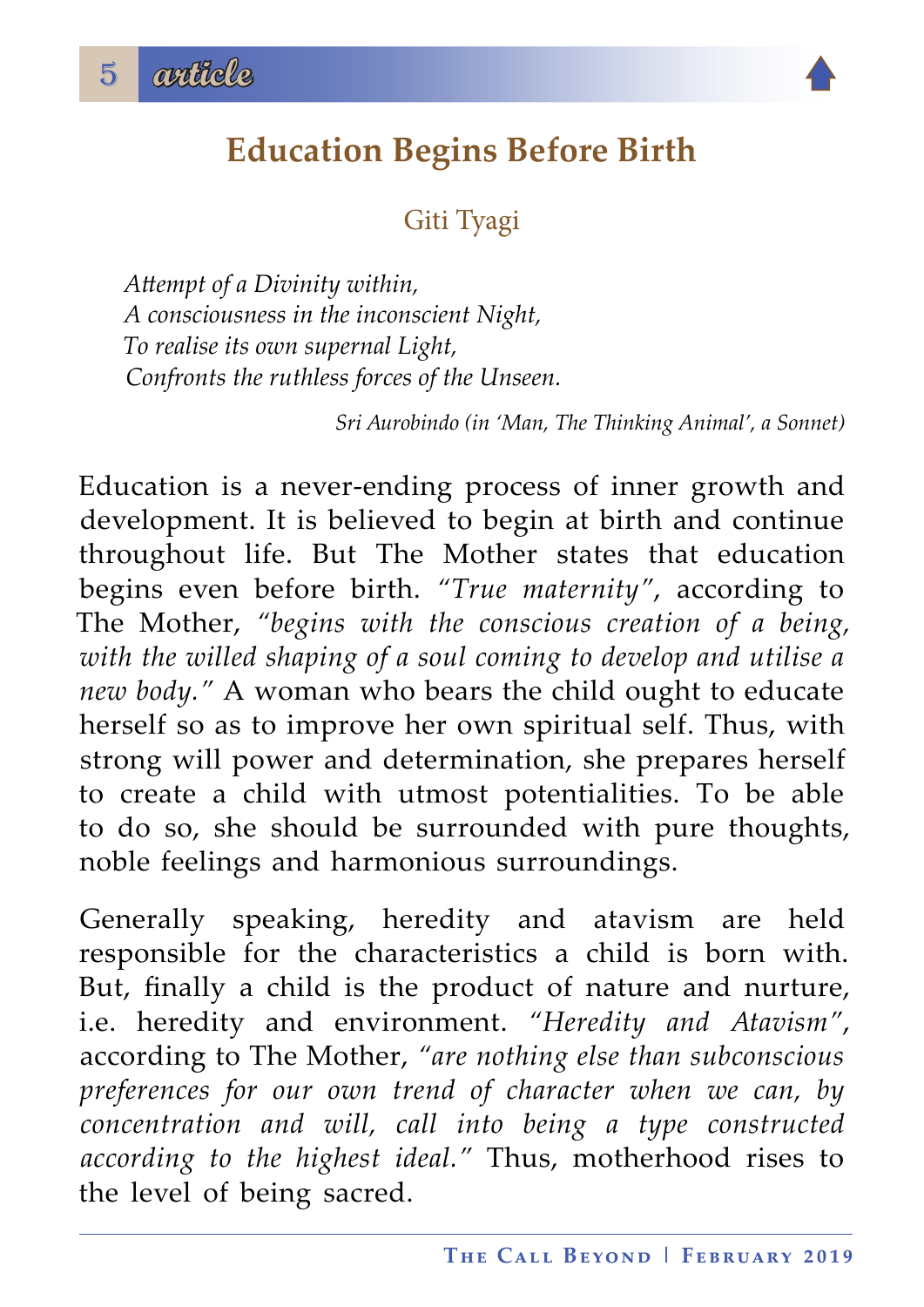

With the birth of the child begins the continuous process of providing a congenial environment which consciously or unconsciously moulds the behaviour and personality of the child. Environment consists of various aspects: physical, intellectual, social and emotional. Sri Aurobindo recommends a free and creative environment conducive for a child to grow mentally, morally, aesthetically and spiritually. A free and creative environment is a prerogative of the child. *"Education to be true must not be a machine made fabric but a true building or living evocation of the power of mind and spirit of human being,"* says Sri Aurobindo.

 All those who have the responsibility of educating the children should undergo the training required for them progressively to embody, in their lives and personalities, the experiences gained in their pursuit of values and of integrated development. Education is best imparted to the child first by the parents who have educated themselves and aspire to grow spiritually. The values such as sincerity, patience, honesty and truthfulness are better taught by example than by persuasive speech. A child naturally respects the parents and imbibes the traits and qualities that are obvious in their personalities. Imitation is one of the easiest and commonest methods of learning in childhood. The values the parents wish to inculcate in the child should be present in their own selves. As is quoted in Dhammapada, *"Just as a beautiful flower which is radiant yet lacks fragrance, so are the beautiful words of one who does not act accordingly."*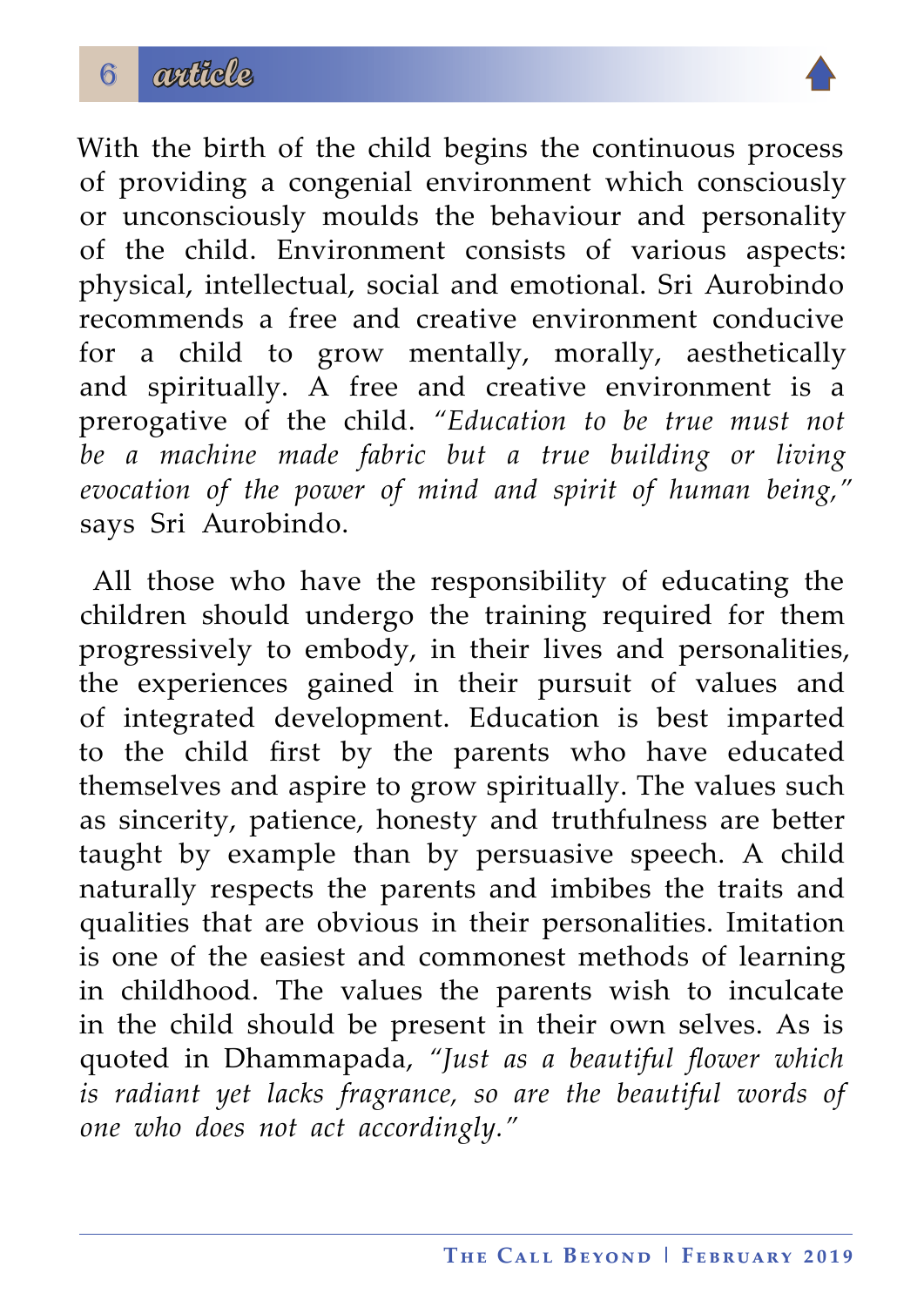## <span id="page-6-0"></span>**Dialogue with The Mother**

#### Tarun Baveja

*Make me worthy of knowing Thee. -The Mother*

Dirt wanting to be clean! Shortness stretching to become long, Small hoping to expand, Mistakes pleading for correctness, Temporary things asking for permanence, How can this ever be!



But for You, O Lord; we would never ask for this. Knowing that we are asking for the impossible, Yet we are not ashamed. We know that we are your children, Children of the All-powerful For whom nothing is impossible.

Ignorance and knowing are the same for You, Ignorant am I, Knowledge I seek; Grant that the two become one for me too, Me who is Thy child.

*(From 'Shant-Ananda: A Commentary on Quotations from The Mother' by Dr. Tarun Baveja. Published by Sri Aurobindo Ashram – Delhi Branch, 2018)*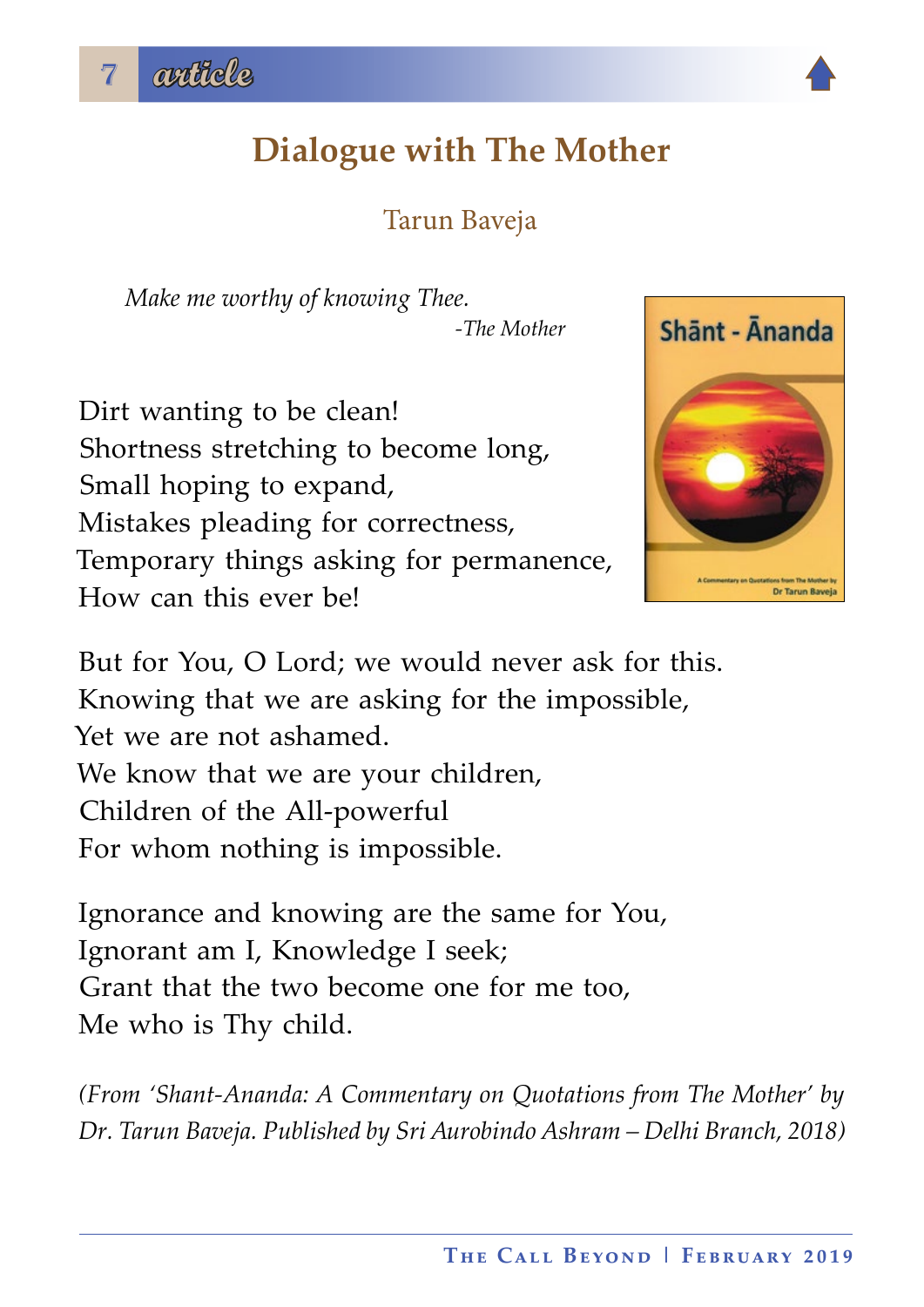

<span id="page-7-0"></span>

There is another quality which must be cultivated in a child from a very young age: that is the feeling of uneasiness, of a moral disbalance which it feels when it has done certain things, not because it has been told not to do them, not because it fears punishment, but spontaneously. For example, a child who hurts

its comrade through mischief, if it is in its normal, natural state, will experience uneasiness, a grief deep in its being, because what it has done is contrary to its inner truth.

For in spite of all teachings, in spite of all that thought can think, there is something in the depths which has a feeling of a perfection, a greatness, a truth, and is painfully contradicted by all the movements opposing this truth. If a child has not been by its milieu, by deplorable examples around it, that is, if it is in the normal state, spontaneously, without its being told anything, it will feel an uneasiness when it has done something against the truth of its being. And it is exactly upon this that later its effort for progress must be founded.

*The Mother ('Great Adventure', p. 13)*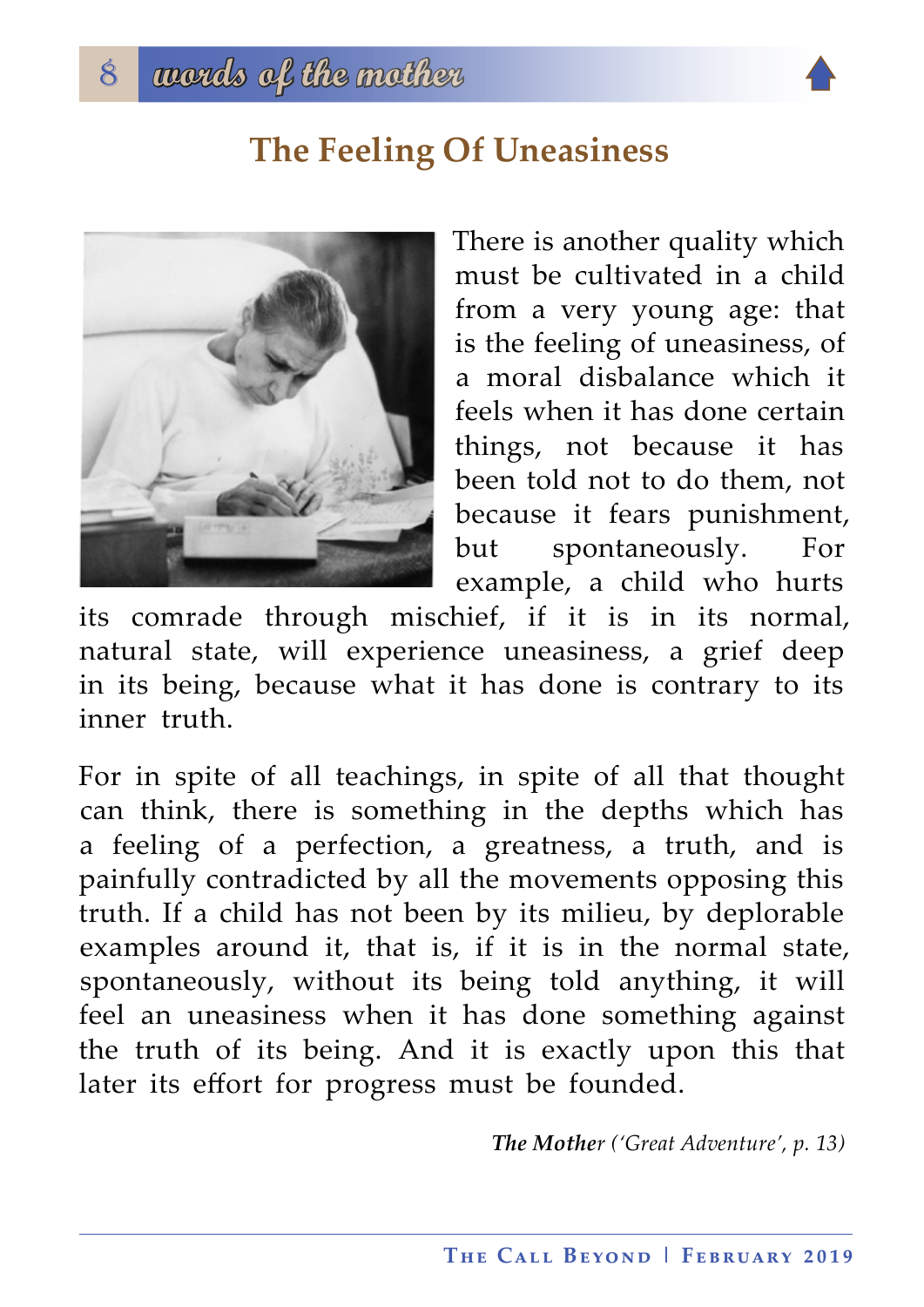

## <span id="page-8-0"></span>**The Synthesis of Yoga**

### *The Psychology of Self-Perfection*



Essentially, this divine selfperfection is a conversion of the human into a likeness of and a fundamental oneness with the divine nature, a rapid shaping of the image of God in man and filling in of its ideal outlines. To perceive and have a right view of our way to such a transformation we must form some sufficient working idea of the complex thing that this human nature at present is in the confused interminglings of

its various principles, so that we may see the precise nature of the conversion each part of it must undergo and the most effective means for the conversion. How to disengage from this knot of thinking mortal matter the Immortal it contains, from this mentalised vital animal man the happy fullness of his submerged hints of Godhead, is the real problem of the human being and living. Life develops many first hints of the divinity without completely disengaging them; Yoga is the unravelling of the knot of Life's difficulty.

Man has in him the power to evolve and release a still greater ideal energy which in turn escapes out of the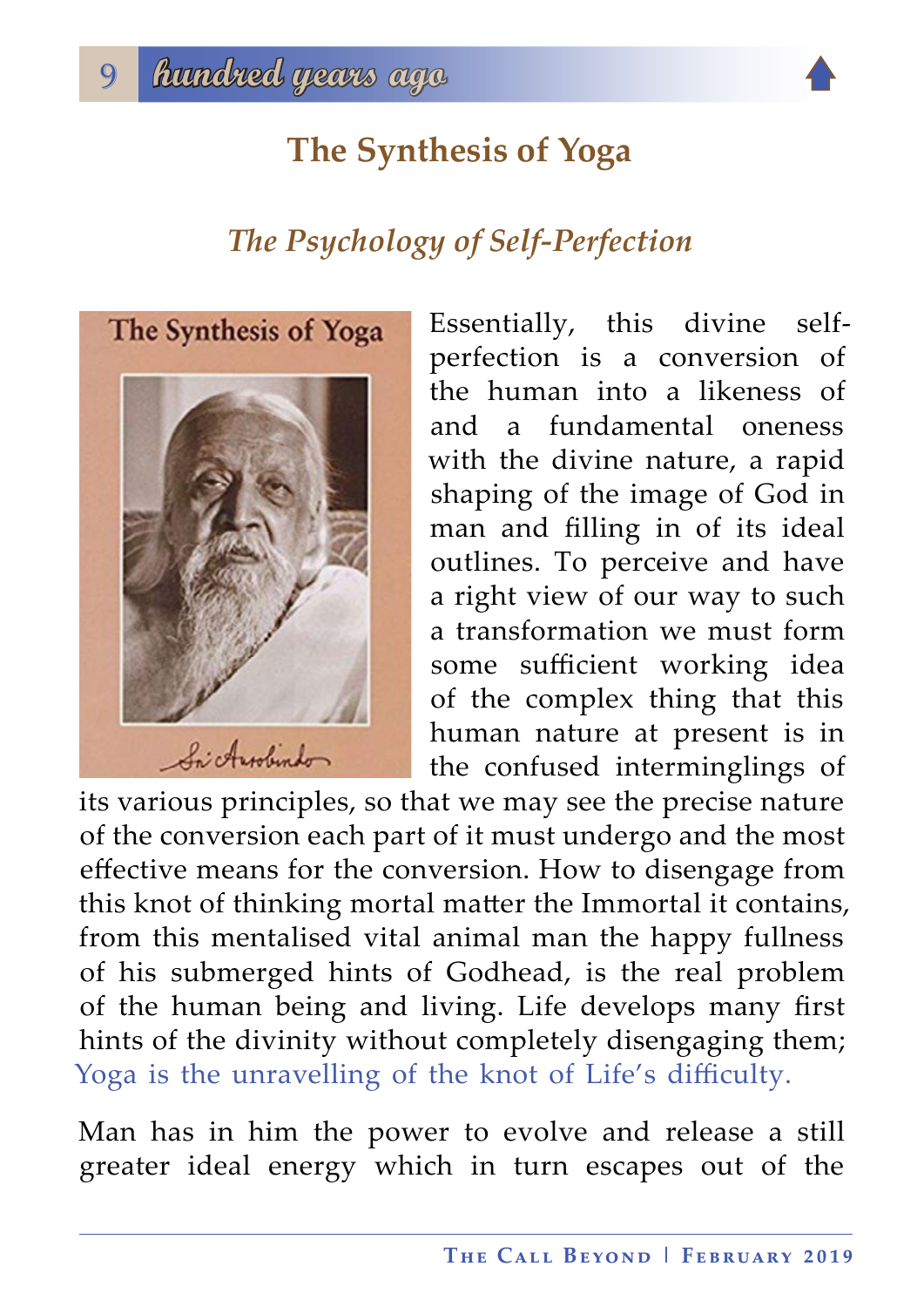

restrictions of the mental formula of his nature and discloses the supramental form, the ideal power of a spiritual being. In Yoga we have to travel beyond the physical nature and the superficial man and to discover the workings of the whole nature of the real man. In other words we must arrive at and use a psycho-physical knowledge with a spiritual foundation.

Man in his real nature is a spirit using the mind, life and body for an individual and a communal experience and self-manifestation in the universe. This spirit is an infinite existence limiting itself in apparent being for individual experience. In itself it is eternal Sachchidananda, but this complexity, this knotting up and unravelling of the infinite in the finite is the aspect we see it assume in universal and in individual nature. To discover this eternal Sachchidananda, this essential self of our being within us, and live in it is the stable basis, to make its true nature evident and creative of a divine way of living in our instruments, supermind, mind, life and body, the active principle of a spiritual perfection.

Supermind, mind, life and body are the four instruments which the spirit uses for its manifestation in the workings of Nature. Supermind is spiritual consciousness acting as a self-luminous knowledge, will, sense, aesthesis, energy, self-creative and unveiling power of its own delight and being. Mind is the action of same powers, but limited and only very indirectly and partially illumined. Supermind or gnosis is the characteristic, illumined, significant action of spirit in its own native reality.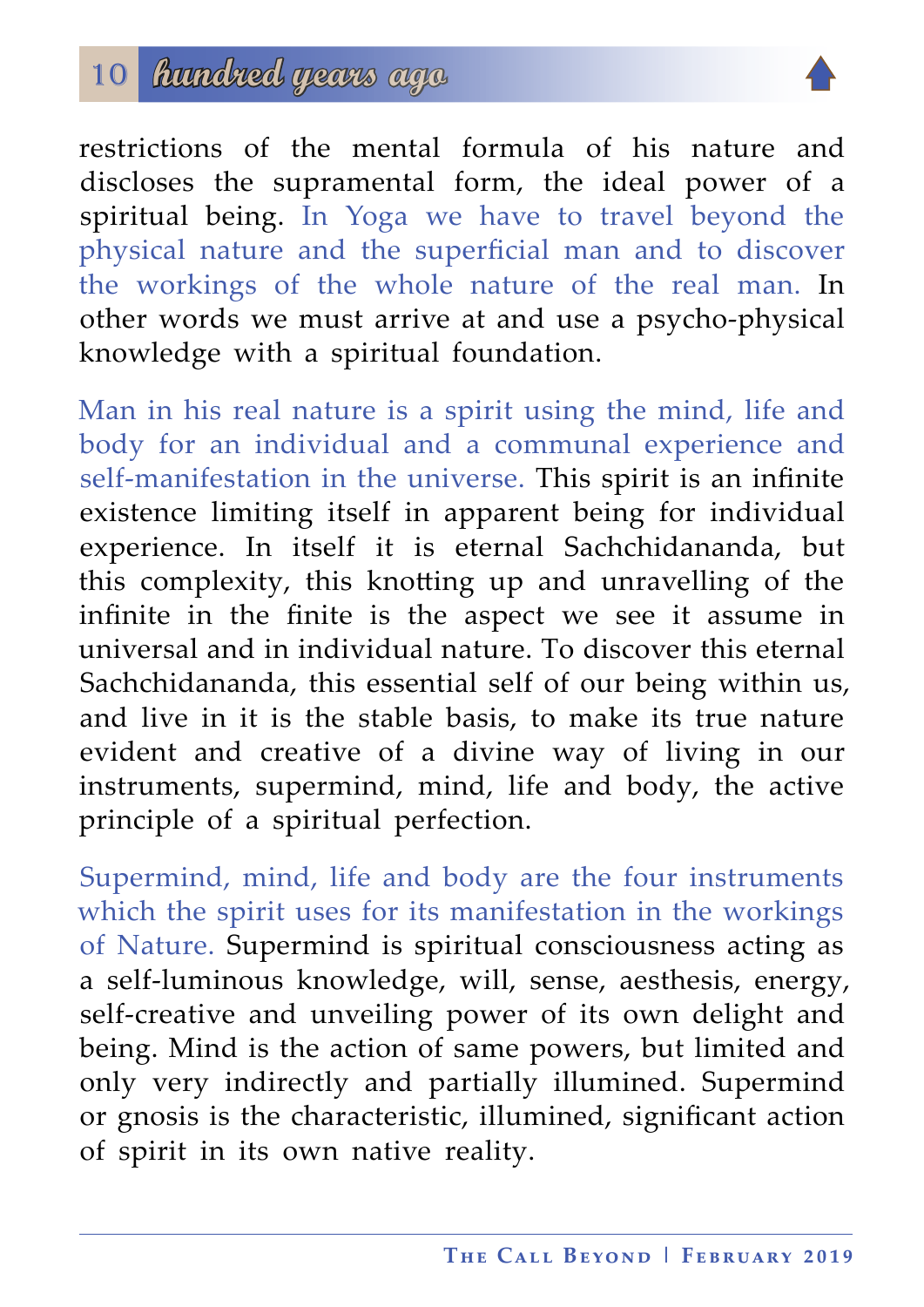

Life is an energy of spirit subordinated to action of mind and body, which fulfils itself through mentality and physicality and acts as a link between them. It has its own characteristic operations but nowhere works independently of mind and body. All energy of the spirit in action works in the two terms of existence and consciousness, for the self-formation of existence and the play and self-realisation of consciousness, for the delight of existence and the delight of consciousness. Man himself has, besides his gross material body, an encasing vital sheath, a mental body, a body of bliss and gnosis. But all matter, all body contains within it the secret powers of these higher principles; matter is a formation of life that has no real existence apart from the informing universal spirit which gives it its energy and substance.

The Spirit has based all its workings upon two twin aspects of its being, Soul and Nature, Purusha and Prakriti. Nature is Prakriti, Maya, Shakti. If we look at her most external side where she seems the opposite of Purusha, she is Prakriti, an inert and mechanical self-driven operation, inconscient or conscient only by the light of Purusha, elevated by various degrees, vital, mental, supramental, of his soul-elimination of her workings. If we look at her on her other internal side where she moves nearer to unity with Purusha, she is Maya, will of being and becoming or of cessation from being and becoming with all their results, apparent to the consciousness, of involution and evolution, existing and non-existing, self-concealment of spirit and of self-discovery of spirit. Both are sides of one and the same thing, Shakti, power of being of the spirit which operates, whether super consciously or consciously or subconsciously in a seeming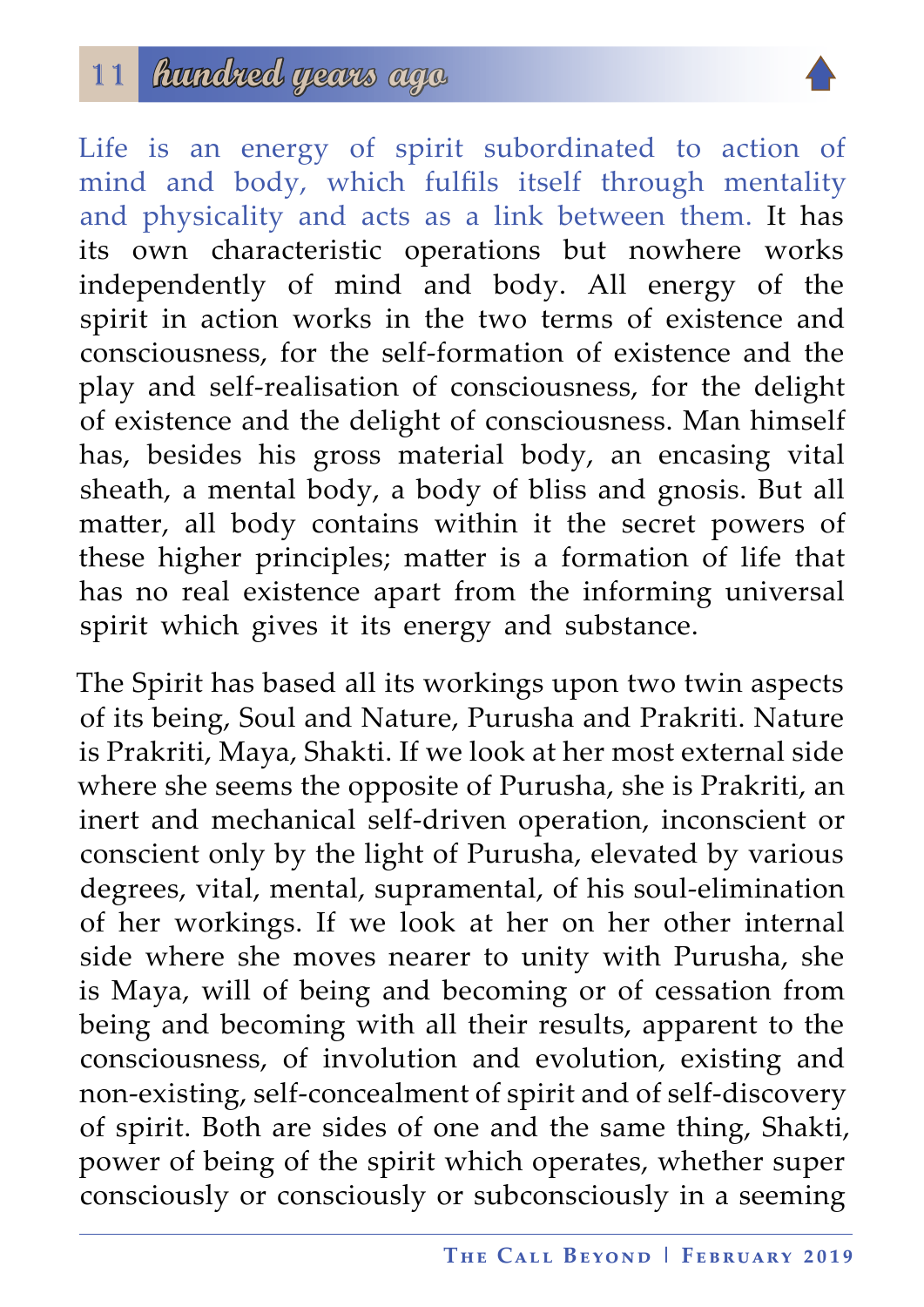

inconscience,– in fact all these motions coexist at the same time and in the same soul,–as the spirit's power of knowledge, power of will, power of process and action, *jnana-shakti, ichchha-shakti, kriya-shakti.* By this power the spirit creates all things in itself, hides and discovers all itself in the form and behind the veil of its manifestation.

The soul when it dwells in the principle of mind, not yet subject to but user of life and body, knows itself as a mental being working out its mental life and forces and images, bodies of the mental substances, according to its individual knowledge, will and dynamics modified by its relation to other similar beings and powers in the universal mind. When it dwells in the principle of life, it knows itself as a being of the universal life working out action and consciousness by its desires under similar modifying conditions proper to universal life-soul whose action is through many individual life-beings. When it dwells in the principle of matter, it knows itself as a consciousness of matter acting under a similar law of the energy of material being. In proportion as it leans towards the side of knowledge, it is aware of itself more or less clearly as a soul of mind, a soul of life, a soul of body viewing and acting in or acted upon by its nature; but where it leans towards the side of ignorance, it knows itself as an ego identified with nature of mind, of life or of body, a creation of Nature.

The universal Purusha dwells in all these planes in a certain simultaneity and builds upon each of these principles a world or series of worlds with its beings who live in the nature of that principle. Man, the microcosm, has all these planes in his own being, ranged from his subconscient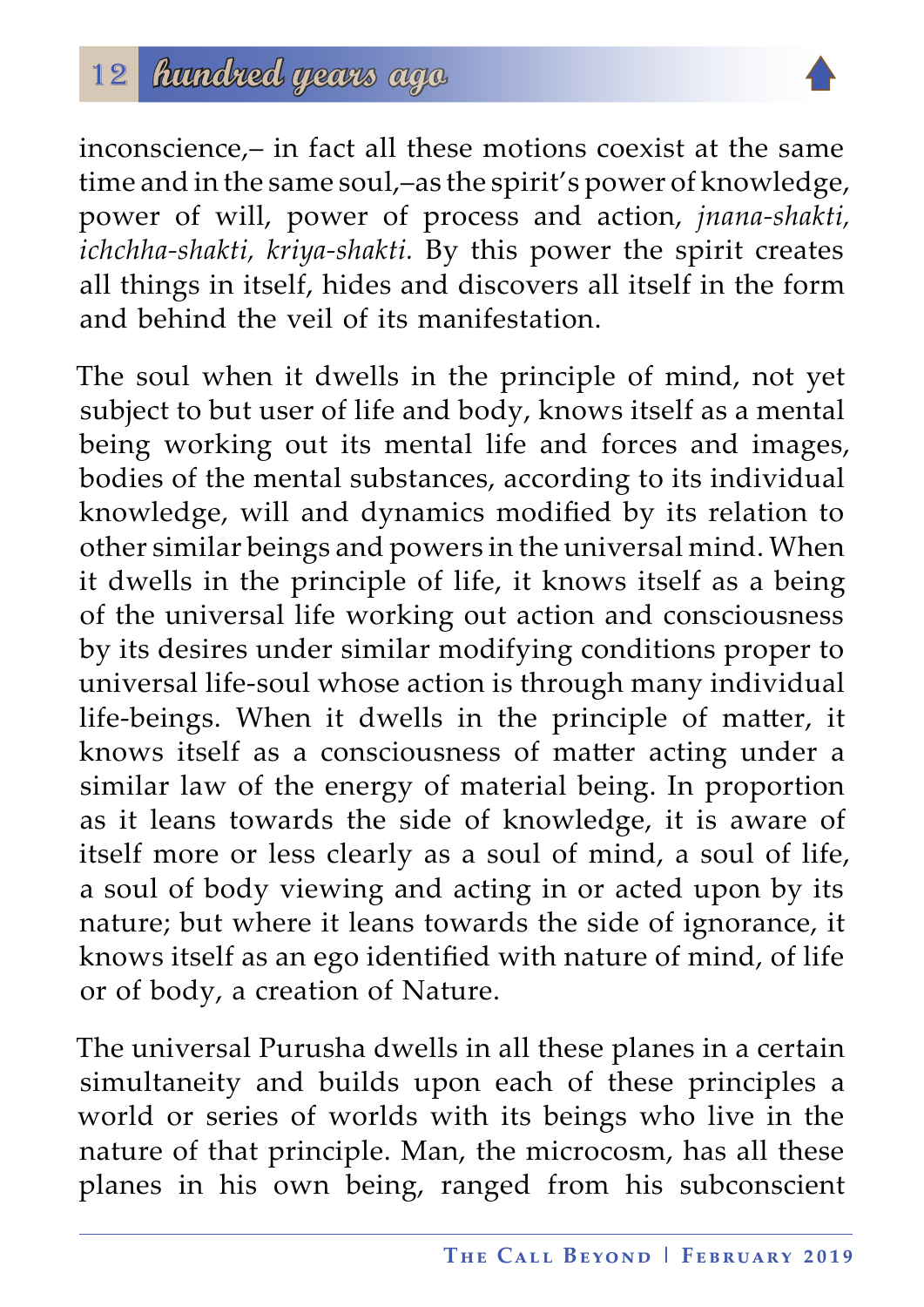

to his superconscient existence. By a developing power of Yoga he can become aware of these concealed worlds hidden from his physical, materialised mind and senses which know only the material world, and then he becomes aware that his material existence is not a thing apart and self-existent, as the material universe in which he lives is also not a thing apart and self-existent, but is in constant relation to the higher planes and acted on by their powers and beings. He can open up and increase the action of these higher planes in himself and enjoy some sort of participation in the life of the other worlds,– which, for the rest, are or can be his dwelling-place, that is to say, the station of his awareness, *dhama*, after death or between death and rebirth in a material body. But his most important capacity is that of developing the powers of the higher principles in himself, a greater power of life, a purer light of mind, the illumination of supermind, the infinite being, consciousness and delight of spirit. By an ascending movement he can develop his human imperfection towards the greater perfection.

Mind in him, though he is an embodied mental being, has to bear the control of the body and the physical life and can only by some more and less considerable effort of energy and concentration consciously control life and body. It is only by increasing that control that he can move towards perfection, – and it is only by developing soul-power that he can reach it. Nature-power in him has to become more and more completely a conscious act of soul, a conscious expression of all the will and knowledge of spirit. Prakriti has to reveal itself as shakti of the Purusha.

*Sri Aurobindo (In the Arya, Vol. 5, No.7, 15 Feb 1919)*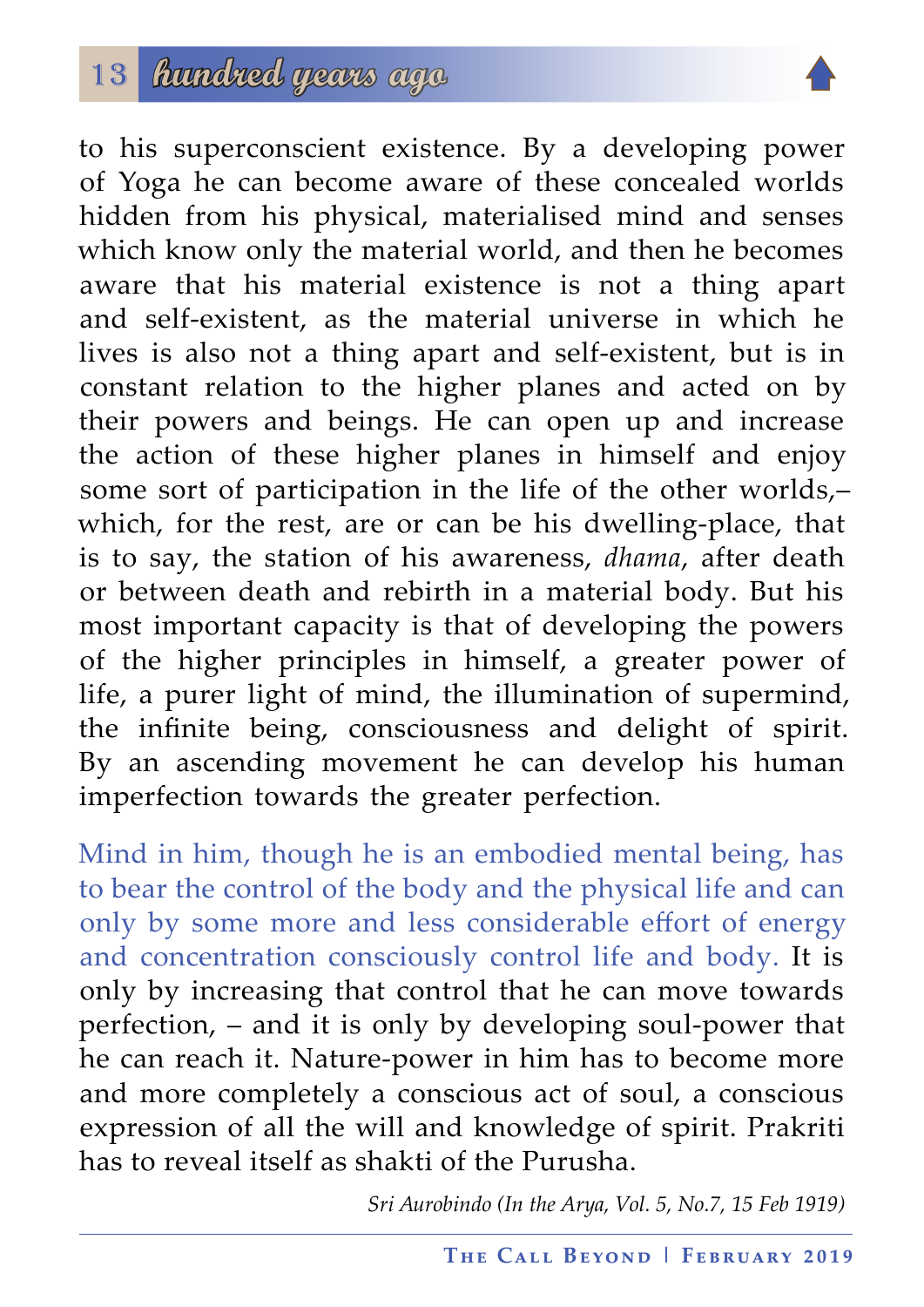## **A Beacon of Hope**

#### S.S. Hans

<span id="page-13-0"></span>To reach the village school in Uttar Pradesh, I had travelled from New Delhi by rail, bus and tonga. The last two kilometres had to be traversed on foot.

As I neared the village pond, the setting sun painted the sky in radiant hues. The splendour of the flaming disc mirrored on the still waters of the pond suffused my heart with a gladness I had not known for years.

Under a century-old banyan tree, the school stood surrounded by vast mustard fields. It consisted of a long, unpaved verandah with a make-shift room in each corner and a big open courtyard in front. I was told that all the construction work, including the whitewashing of the school building, had been done by the students and the teachers of the school themselves.

The school was opened seven years ago with just five students on the rolls by a blind person, Dr Munisha Nand, who himself started his education at the age of 40. He took his M.A. in Sanskrit, then did Ph.D. and Post-doctoral research on the *Gita*, with assistance from the UGC, where I had got acquainted with him before my retirement. After completing his research work, he took the momentous decision to give away all that he had acquired in life by way of education, culture and wisdom, to the poor children of a remote U.P. village.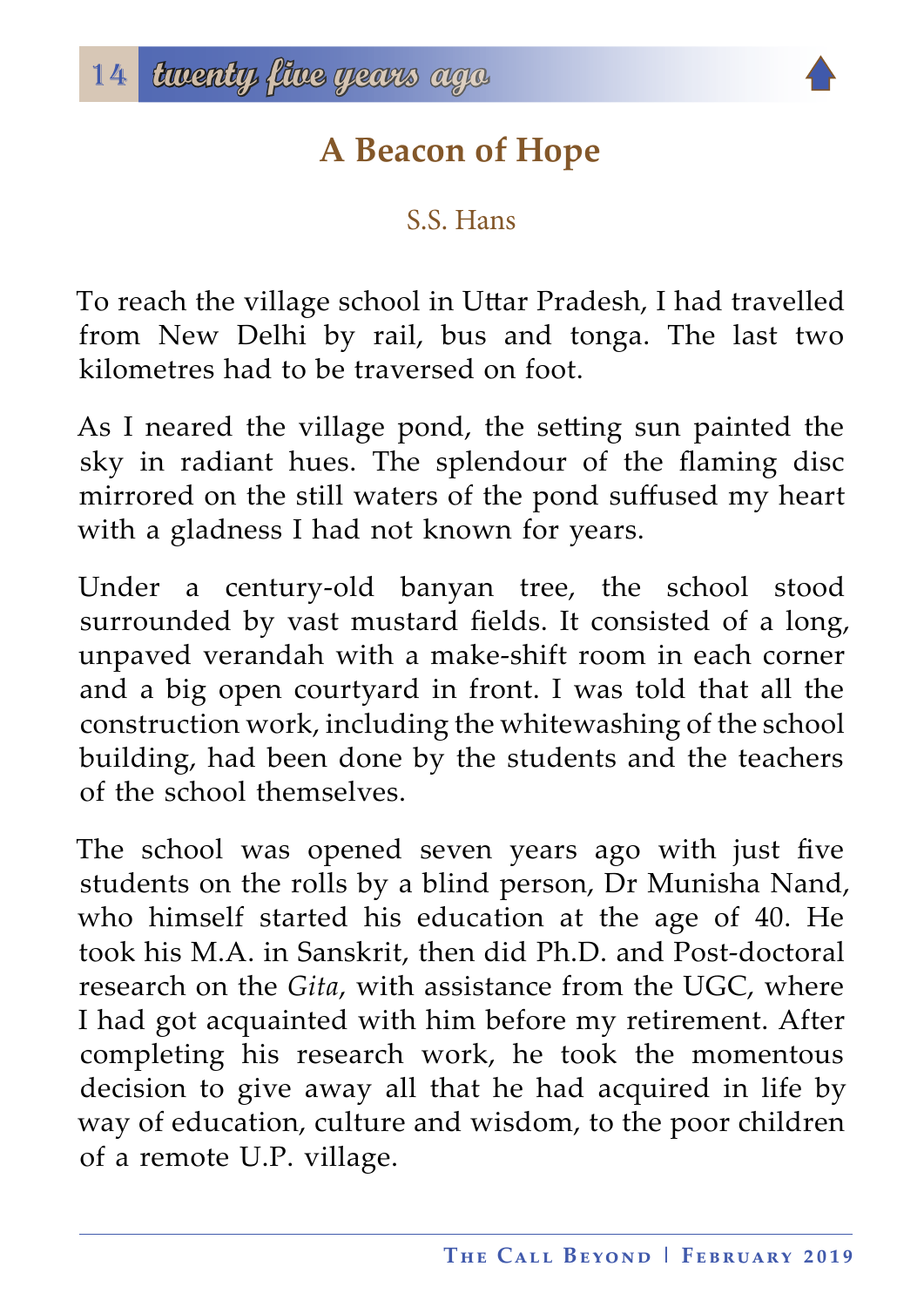## 15 **twenty five years ago**



The school represents a great adventure in education, a bold experiment and a shining example in self-help and sacrifice. Staying with Dr Munisha Nand for a few days is a revelation in itself, for one never gets the feeling that he is a blind person. His competence as a teacher is matched by his administrative abilities. Although steeped in ancient values, he is most modern in his outlook - a real *'karmayogi'*.

I had been invited by him to participate in the annual function of the school. Students vied with their teachers in making it a big success. At the end of it all, they turned up in their best garments. But the abject poverty of the area was writ large on their persons. If only half the students had their slippers on, just a few of them wore half-sleeve sweaters even in the month of January!

More than the cultural programme put up by the students, what struck me about the function was that a sixth class Muslim student, Nasir-ud-Din, came out first in the Gita recitation competition and a scheduled caste girl from the primary section stood second. As Nasir-ud-Din came to the dais to receive his prize, I couldn't help wondering what a beacon of hope this unique school started by a sightless visionary provided amidst all the gloom around.

*(Reproduced from 'The Call Beyond', Vol. 19, No.1, p. 42, 1994)*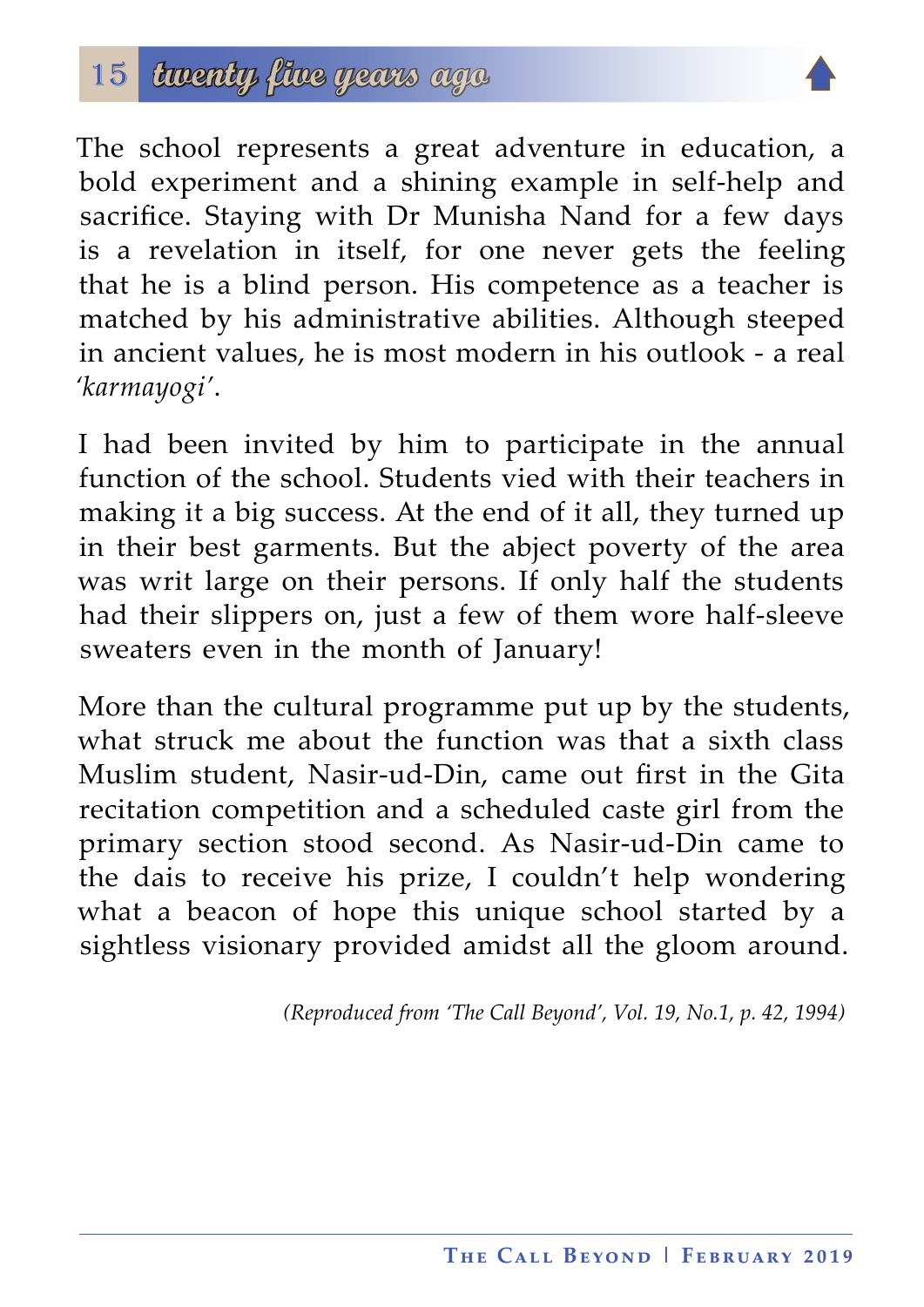

#### **Handy Tools for the Seeker**

<span id="page-15-0"></span>*This column shall carry advice, practices or exercises which can make it a little easier for the spiritual seeker to walk on the path of spiritual progress. Contributions from readers are welcome, and may be printed at the editor's discretion after editorial revision.*

## **The Incorrigible Ego**

*There is no happiness unless you have clean dropped thinking about yourself; but you must not do it by halves. While even there is a least grain of self left, it will spoil it all. You must just leave it all behind and vouchsafe the personality and mind that much sympathy as to any stranger, no more, no less.* 

*-Edward Carpentar (1844-1929), English poet and philosopher, drawn to ancient Indian wisdom, travelled to India and Ceylon for spiritual exploration.* 

There are a few expressions in this beautiful quote, which deserve special attention. Carepenter says, "you must not do it by halves". That needs sincerity, much more difficult than making compromises and deceiving oneself. Dropping the self, however, does not mean being cruel to oneself, or indulging in ascetic self-mortification. That is why, says carpenter, give your "personality and mind that much sympathy as to any stranger, no more, no less." Personality and mind is the little self; it should get as much sympathy as a stranger, no more, but no less either. One might even extrapolate: if you love others because you see the Divine in others, see the Divine in yourself too and love your true Self.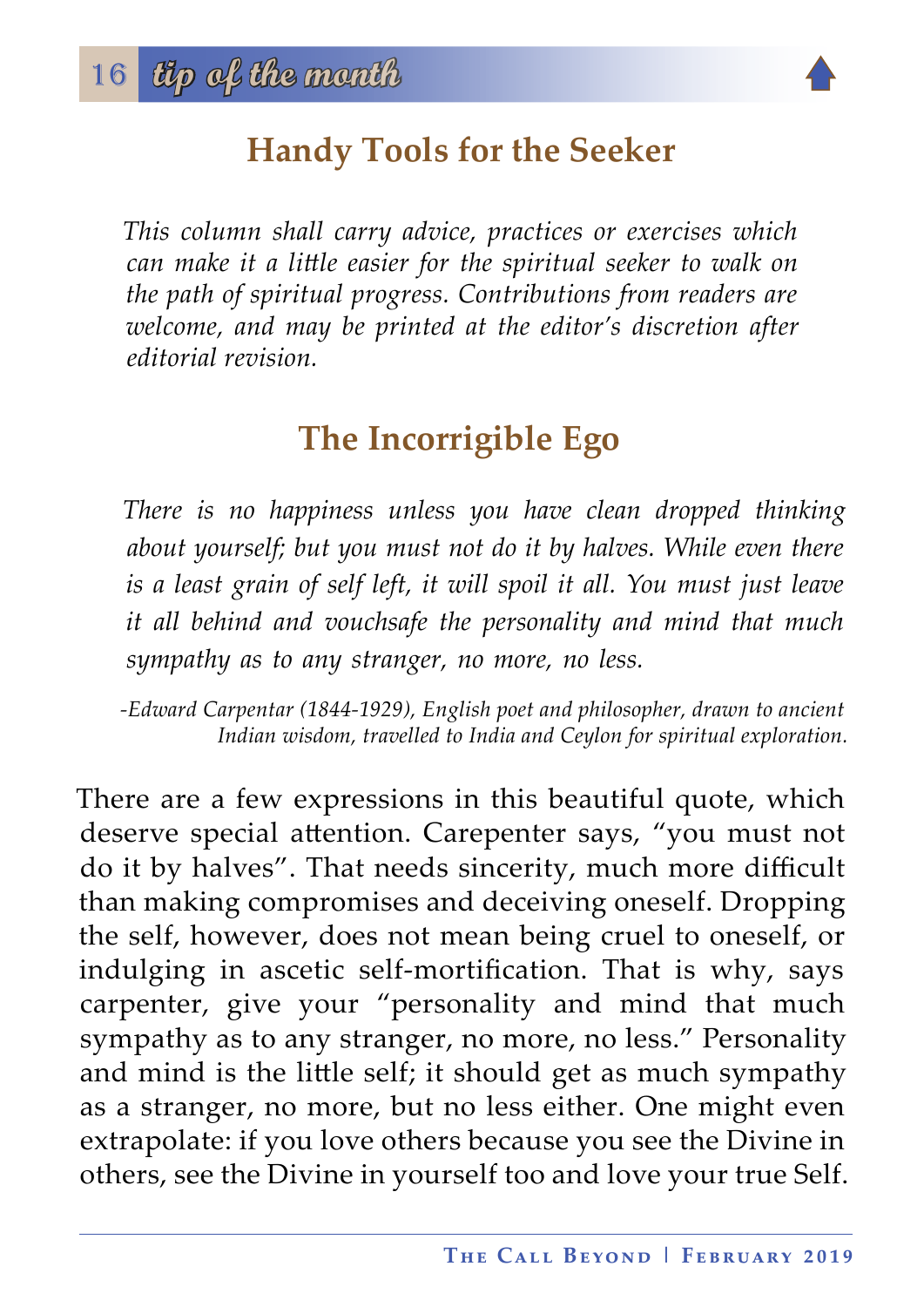## <span id="page-16-0"></span>17 **may i help you**



*In this column, we try to answer three types of questions: those related to spiritual quest ('aspiring high'); those related to psychological issues ('feeling low'); and those related to physical health ('frailties of the flesh'). It is needless to say that the identity of the person asking the question is kept confidential if the question is about a sensitive issue. The questions may be sent to callbeyond@aurobindoonline.in.*

## **Is Love Incompatible with Peace and Harmony?**

#### V wants to know:

*I have felt that the pursuit of Love, Peace & Harmony in practical day to day life takes a toll on pursuit of righteousness, and reasoning fails. As we grow, it is easier to just have harmony and peace, and to keep everything calm at the cost of everything else around. Any comments?*

Answer:

1. Peace and Harmony achieved without Love will be only a compromise, a patchwork, and therefore shaky and vulnerable to external circumstances.

2. When it appears that Love takes a toll on pursuit of righteousness, it could be because of misplaced ideas about expressing love. *First*, expression of love should be to give what you have to those who need it. *Secondly*, it should be free from attachment to the object of love, and it should be free from attachment to the consequences of love. What happens is that often we try to give what we do not have. Even more often, we give to those who do not need what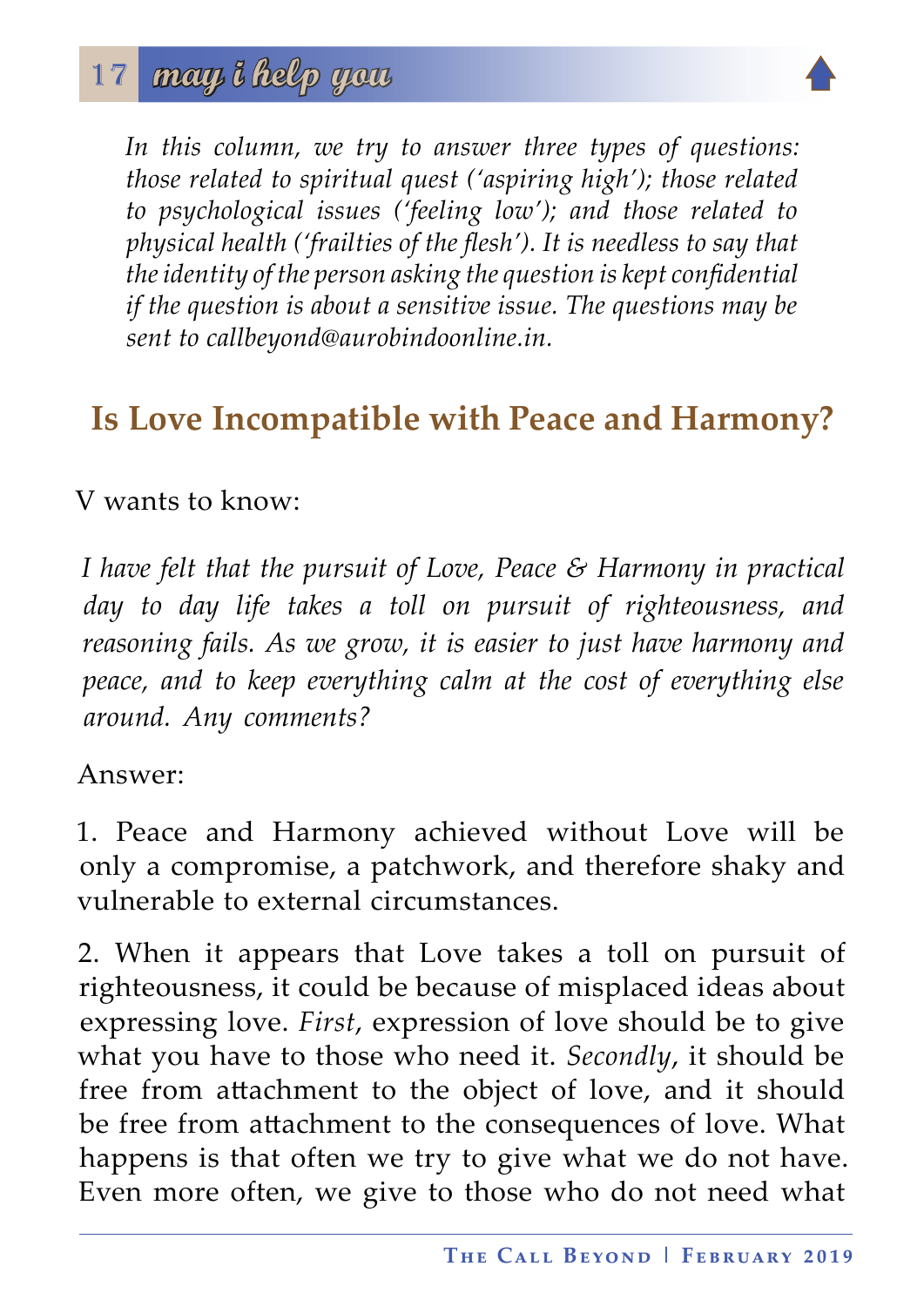## 18 **may i help you**



we are giving them. For example, giving spiritual wisdom to someone who needs money will not work. When we try to give what to do not have to those who do not need what we are trying to give, we are only overstretching ourselves because of attachment to the object of our love. For example, unwanted advice given to a grown up child will invite rebellion. Naturally, then, this expression of love will take away peace and harmony. The more we are attached to the child, the greater will be the loss of peace and harmony. And, equating expression of the love with righteousness, we would conclude that righteousness is incompatible with peace and harmony.

3. Reasoning, of course, fails because love is above reason. It can be rationalized, but the origin of love is higher than reason.

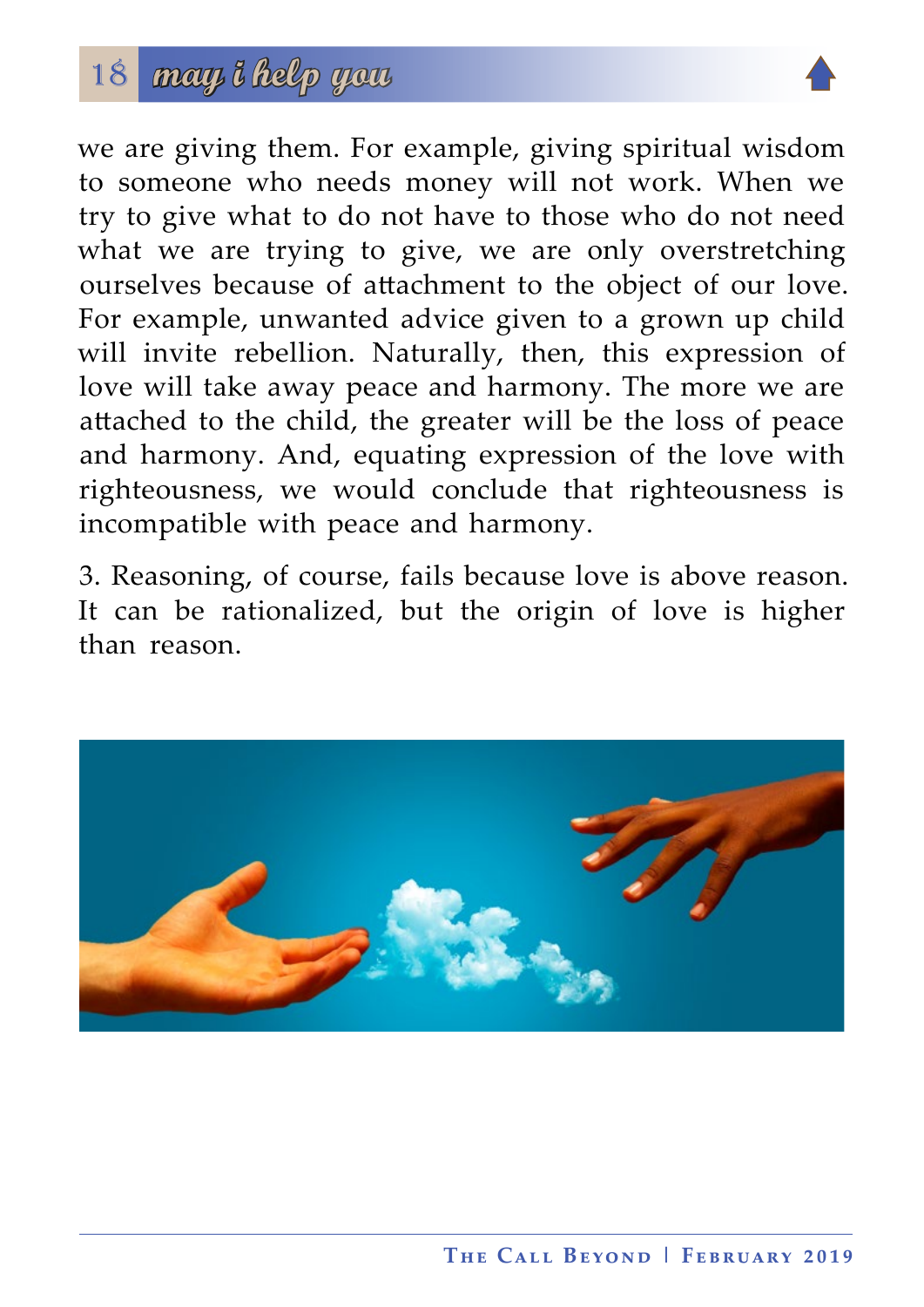

## <span id="page-18-0"></span>**Feedback & Encouraging Words**

#### **Feedback on Orientation to Integral Yoga, 22 – 23 December 2018**



In fact it would be wonderful, if you could have a more detailed sessions, going into more depth – I would be very interested in knowing more about the 'practical aspect' of spirituality.

Swati Garg

Lot of information which can be utilized in our daily life to make things simpler. Let us broaden our horizon, and life will be happier and simpler.<br>Sudip Das Gupta

The programme was very exciting as it provided me a good learning opportunity. It ignited my body and mind by looking at life differently. The yoga sessions were nicely conducted by Miss Priya. Also, the breakfast was really delicious.

Satvik Sehgal

The workshop reminded me of a decision that I have been postponing for some time now. Music was soul lifting. Thank You!

Rahul Garg

An excellent program within the time constraints available. A good introduction to integral yoga and the ashram. Immensely beneficial. Revised a lot of things which had got hidden somewhere. The music played was healing.

Vivek Kapur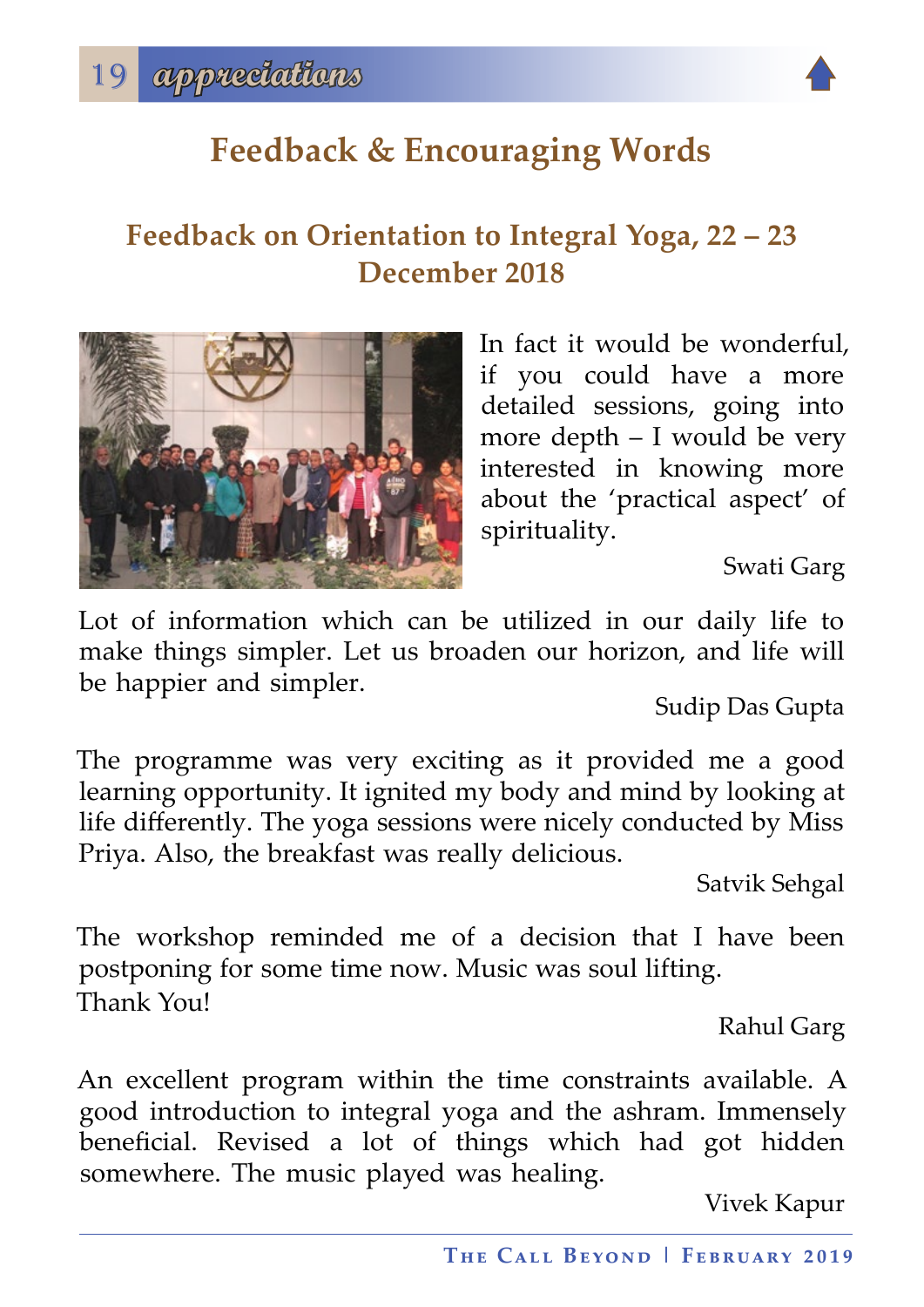The program started with yoga session on both days, which were very refreshing.

The frequent use of music interludes helped exemplify the use of music for going within as well as for relieving stress.

Both the lecture sessions by Dr. Ramesh Bijlani were very well explained and relevant to the present lifestyle. The campus walk and dining hall experiences were great, as usual. Sandeep Saha

I have learnt too much today. Yoga gives us really a treasure. I should follow all these things.<br>
Vijaya Patil

It was nice to be introduced to the campus and walk around with Dr. Bijlani. The moment he pointed out the forest as if being inside the meditation hall was splendid.

It was most illuminating to hear Dr. Mithu Pal sing the Christmas carols as well as the talk around Sri Maa's prayer.<br>Rajula Shah

A life changing and transformative experience. Amit Bhatia

Sheer bliss to be fortunate to attend this very informative session which rejuvenated us. The best advantage is having a doctor of high integrity and knowledge to share his information which is of immense value to us. Fusion of yoga with medicine gives details about the reasons contributing towards stress which leads to diseases. In fact, it was an eye-opener for me and changed my outlook towards life.<br>
Premila Krishnan

The session was very useful and enlightening. Profound concepts distilled into simple language with clear metaphors and examples. I especially liked the GPS recalibration when we make the 'wrong' choices. Also well organized with a nice breakfast. Neil Sarkar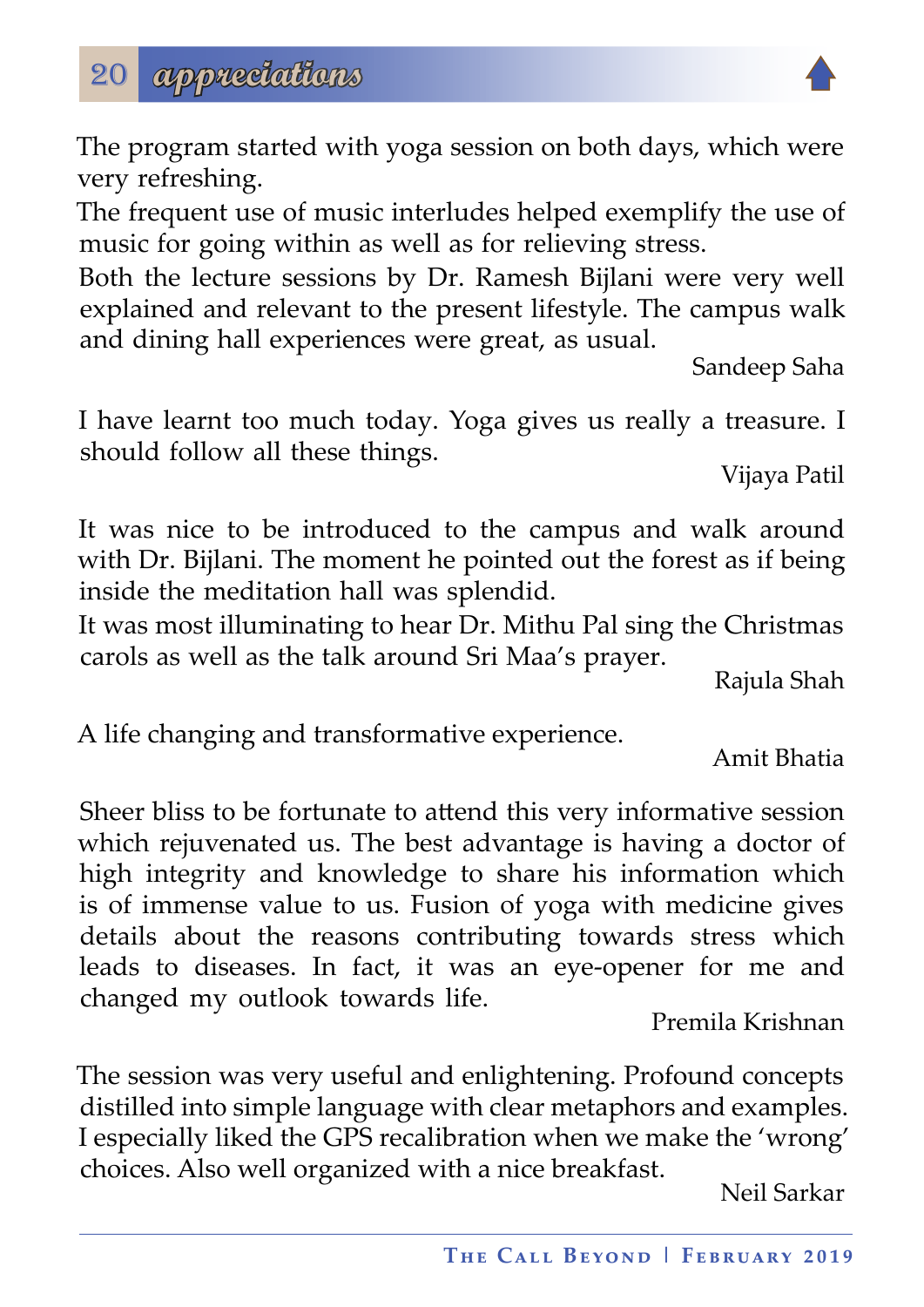## 21 **appreciations**



The program was lovely, joyful, peaceful, enriching and need of the hour.

Anumeha Sharma

These two days have been a blessing. I am glad I participated and listened to the insightful observations. I have recently begun reading Sri Aurobindo and find his writings very clarifying. I hope to remember all we discussed about the psychic being and

continue to associate with the ashram.

Disha Pokhriyal

#### **Feedback from an alumnus of MIS**

Dear Tara didi

Thank you for all the courtesies and the hospitality extended to our 1969 batch mates when we visited the Ashram two days ago. We returned greatly inspired after being told of several projects being run under the aegis of Sri Aurobindo Ashram – Delhi Branch in New Delhi, Kechla and Talla Ramgarh so very successfully . We have shared the details of our conversation with our batchmates for them to decide in what manner they would like to contribute. Best regards,

> Arun Agrawal (in an e-mail dated 4 February 2019)

#### **Feedback from a Volunteer**

Yesterday was the Ashram's birthday and also the completion of my one year with the Ashram. Thanks for the opportunity to serve. It has been great working and learning at the Ashram . Hope this association continues for me ....

> Puneeta (in an e-mail dated 13 February 2019)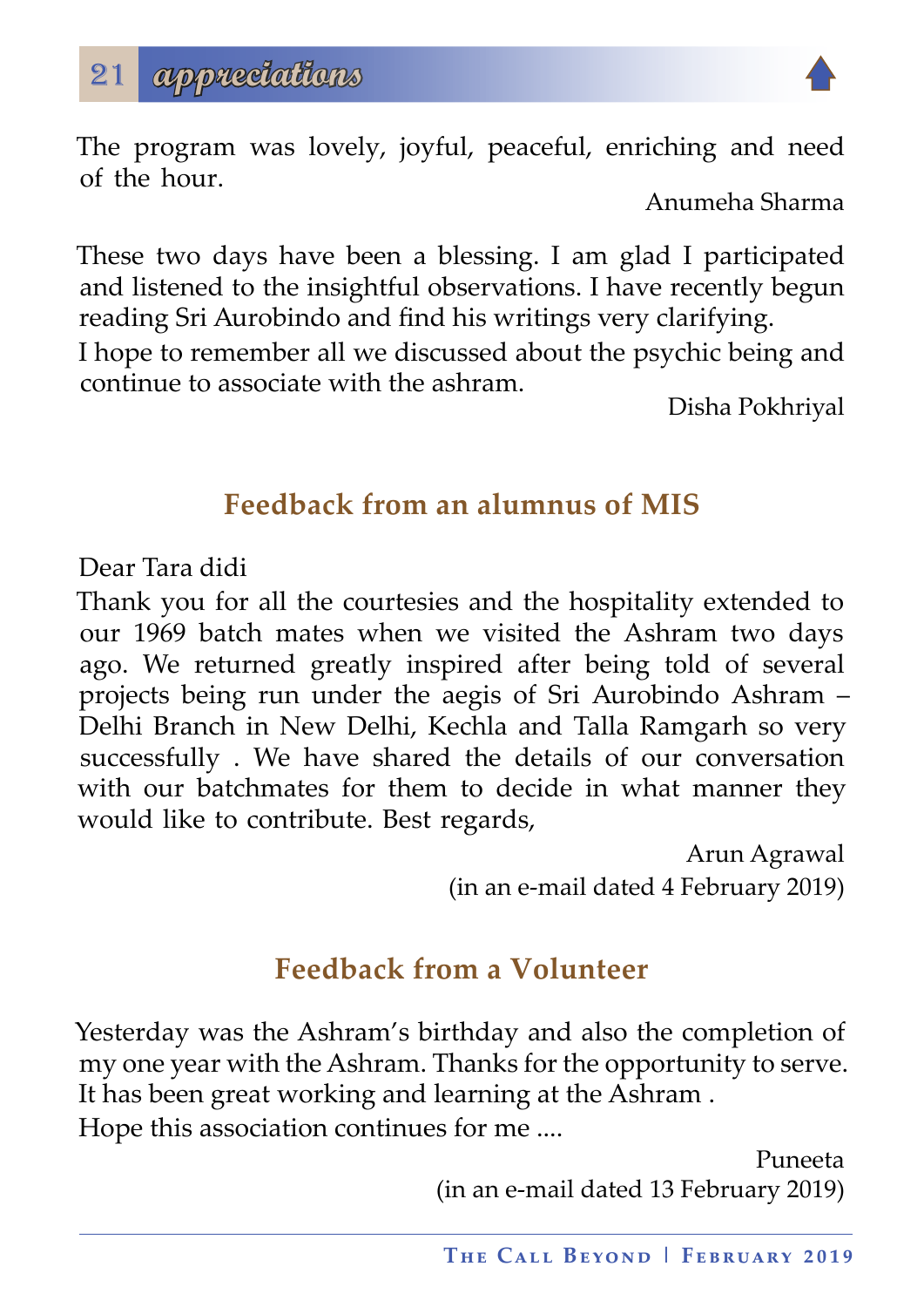

#### **Feedback on Mythology for the Kids**

*Eleven children attended a workshop, Mythology for the Kids, conducted by Ms. Shubhra Maheshwari from 2-12 January 2019.*

#### **Children's feedback**



I liked it very much. Ma'am was the best ma'am I ever saw in my life. I didn't know I will learn this much.

Pranay, age 8

It was a pleasure to join these mythology classes. I really liked whatever we did. Specially our teacher–

she is just amazing. Chaitri, age 10

#### **Parents' feedback**

Pranay loves the classes and wants them to continue. He taught me so many things during the period.

> Amit Kumar Sharma (father of Pranay, age 8)

The camp was fun-filled and informative, both. My daughter Mira just loved to come here everyday and enjoyed every session. She loved the shlokas and storytelling the most. She loved all the games and mythological tambolas. Group enactment gave her a lot of confidence.

> Shalini Bhatia (mother of Mira, age 7)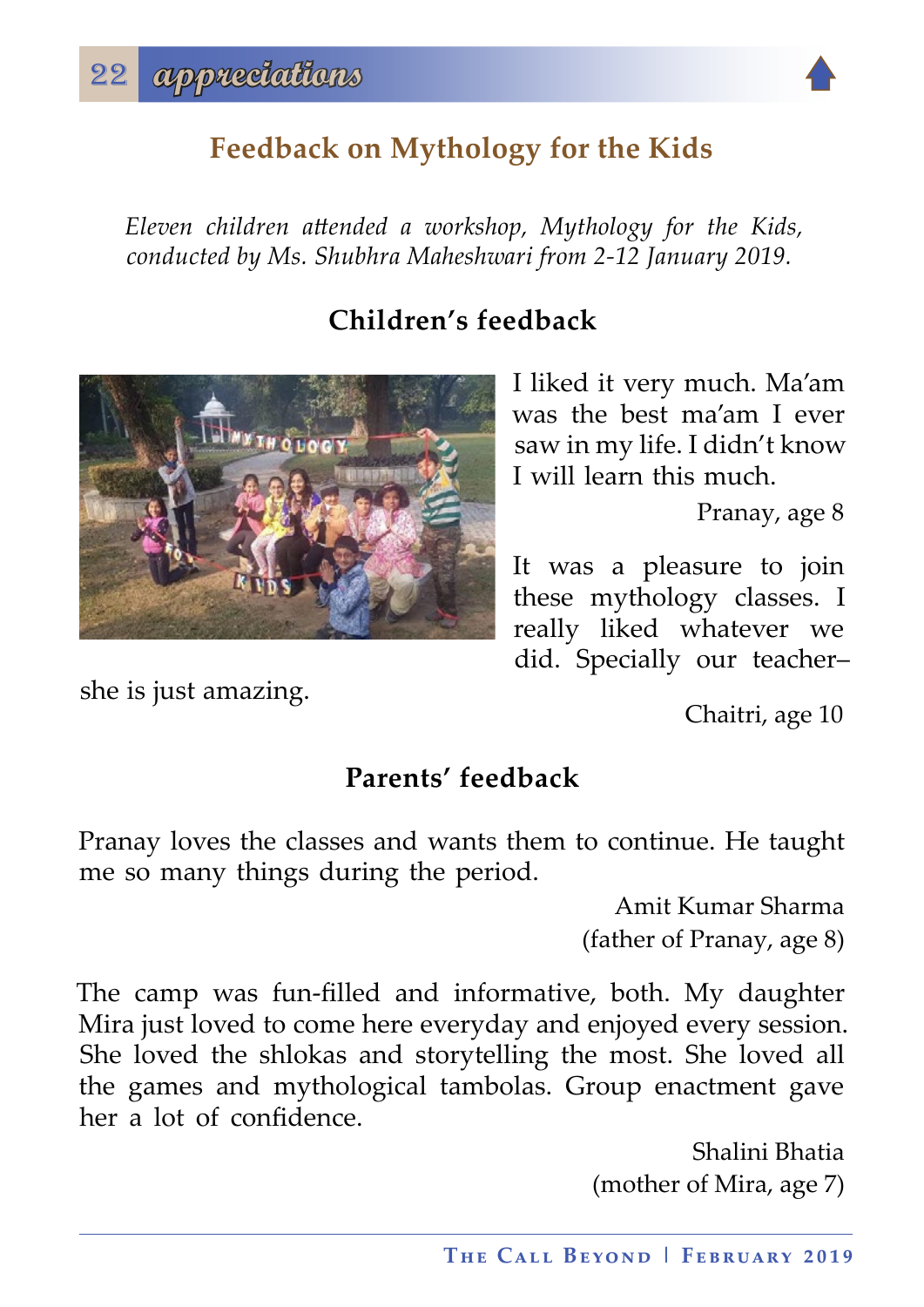## 23 **appreciations**



It was an amazing experience for Poorna as well as the parents. It is great to listen to Poorna recite the shlokas and bhajans.

> Sharmila Gupta (mother of Poorna, age 9)

It was a very good experience for Saisha. She had a wonderful time.

> Sachin Badola (father of Saisha, age 8)

Things my child learnt: devotional songs; mythological stories; practice of rituals. What I would recommend is a made-up 'on-the-spot' skit.

> Mridula Singh (mother of Adamya, age 8)

#### **Feedback on the book, 'The Philosophy & Practice of Integral Education'**



This book is a great source of learning for teachers like me who are passionate about teaching.

The writing style is so simple and clear. I wish I had this book when I started my teaching career more than thirty years back.

Poonam Gambhir

(in an e-mail dated 19 January 2019)

Many many thanks sir for writing a wonderful book on Integral Education.

Sir, please provide me the story 'What is Wrong with Kavita's Maths'.

> Binod Pradhan (in an e-mail dated 20 January 2019)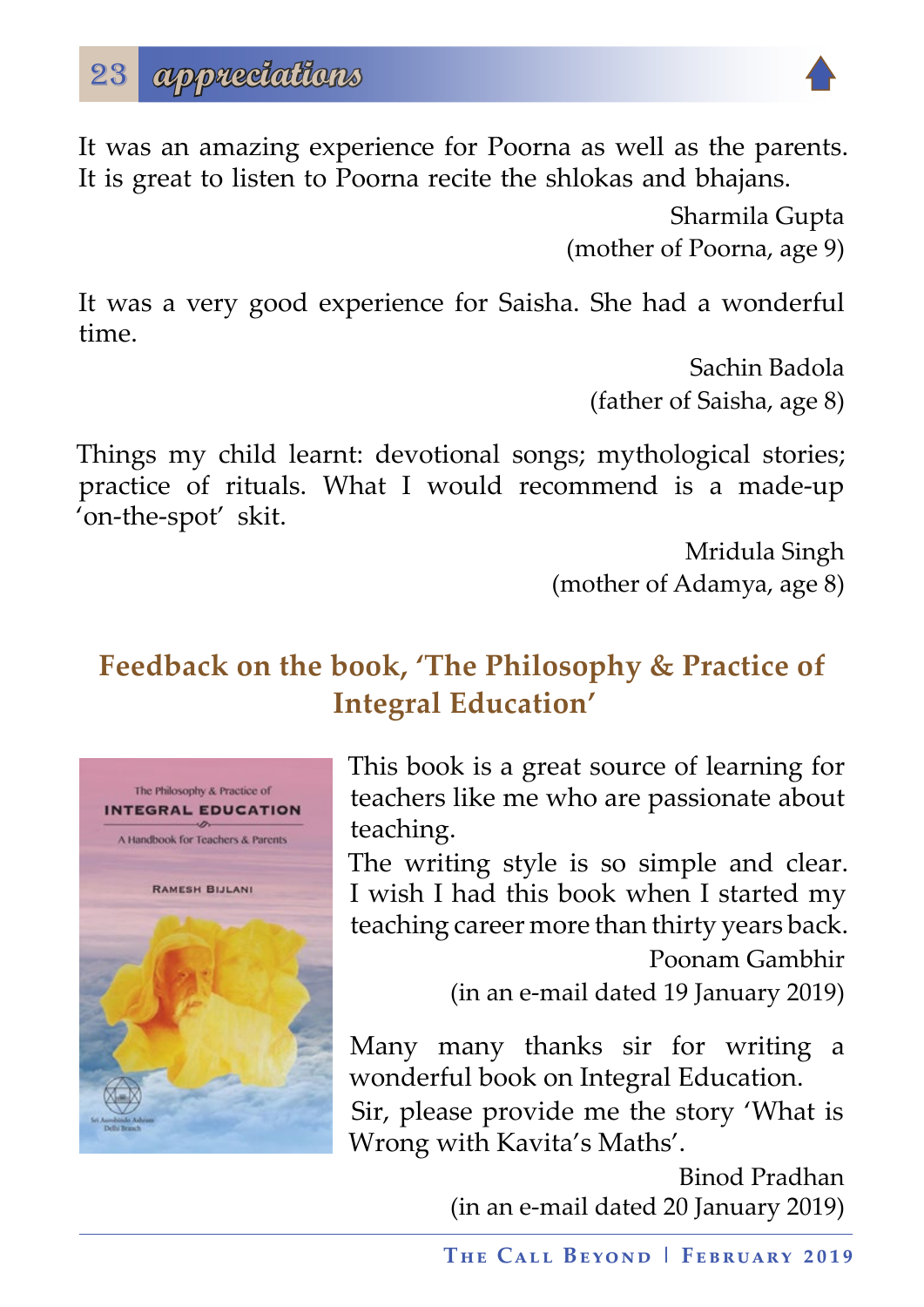

#### **Feedback on the Story 'Kalu Gets Into Trouble'**

*Kalu Gets Into Trouble is a Children's Story by Dr. Ramesh Bijlani which teaches the basics of a fracture and its treatment through the interaction between a child's toys. To get the story by e-mail, you may write to callbeyond@aurobindoonline.in*



Many thanks for sending me your short stories and giving me and my children an opportunity to be benefitted by them. I read 'Kalu Gets Into Trouble' and am amazed at such a realistic description of childhood, something every child would identify with. The

story helps to inculcate the good qualities such as keeping toys in a neat and tidy fashion, and being helpful to others in need. The story is not only easily comprehensible but also motivating and inspiring. The knowledge provided in understandable terminology about the prevention, first-aid and cure in case of a bone injury is remarkable! My children are 12,9 and 4 years old and they loved the story and promised themselves to value their belongings, tidy up their room, assign proper places to their stuff. The drawings add to the beauty of the story. The precision with which the drawings have been aptly sketched make the story come alive. The children loved the beautiful illustrations by Atvinder Kaur and Soham Mukherjee – lively, artistic and relating so precisely to the story.

Giti Tyagi

(in an e-mail dated 27 January 2019)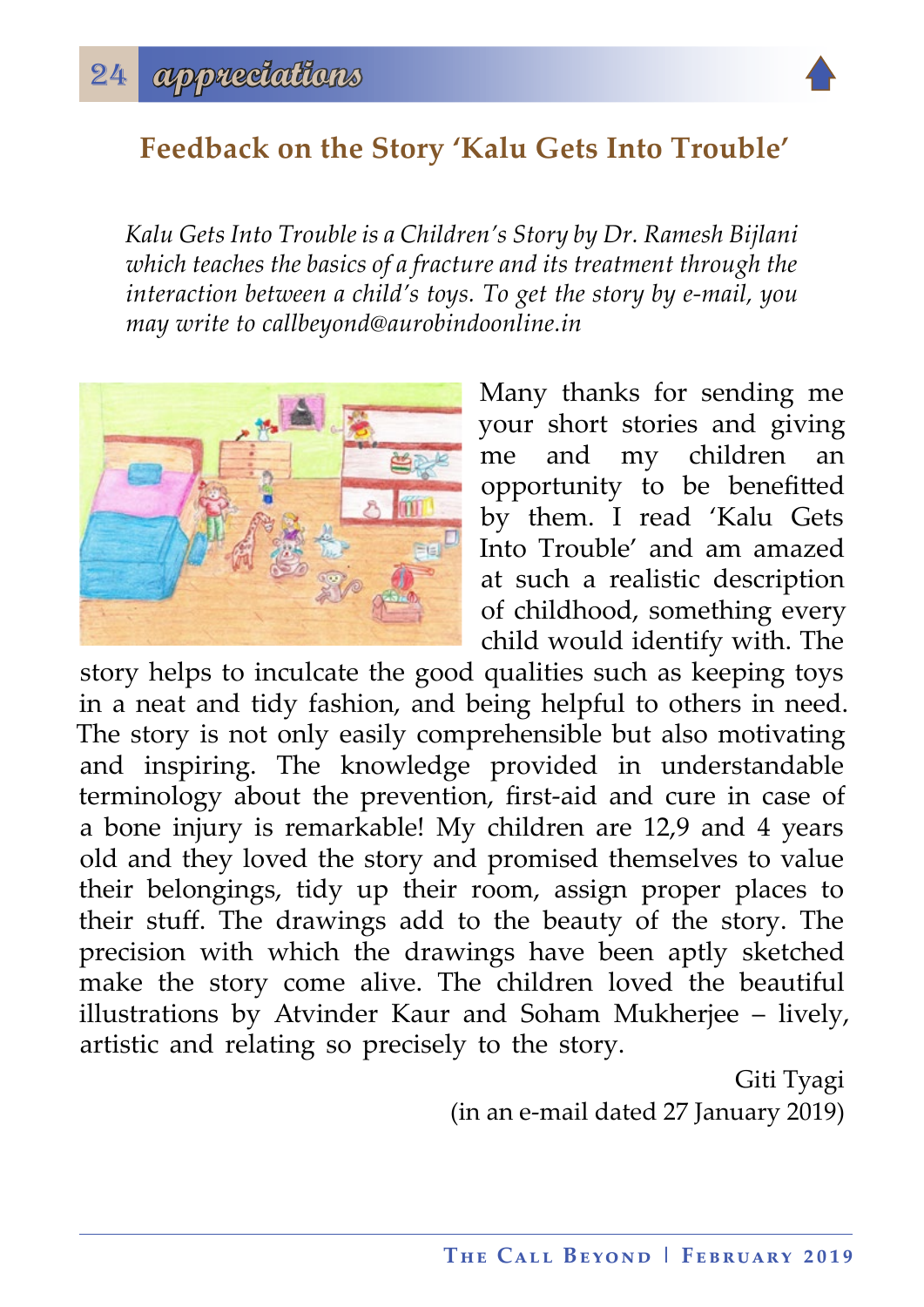

## **Yoga Classes**

<span id="page-24-0"></span>It is proposed to add a new late evening slot (8.30-9.30 pm; Monday, Wednesday and Friday) to the round-the-year classes on the physical practices of Yoga from 1 March 2019. Although not the ideal time for asanas and pranayamas, many working people these days leave home early in the morning and return late in the evening, and thus fine no time at all for structured physical activity. This slot is expected to fill a real need for such persons. The classes would be conducted in 'Chetna', the Yoga Hall in The Mother's Integral Health Centre, Sri Aurobindo Ashram–Delhi Branch (entry through Gate no. 6, opposite Sarvodaya Enclave).